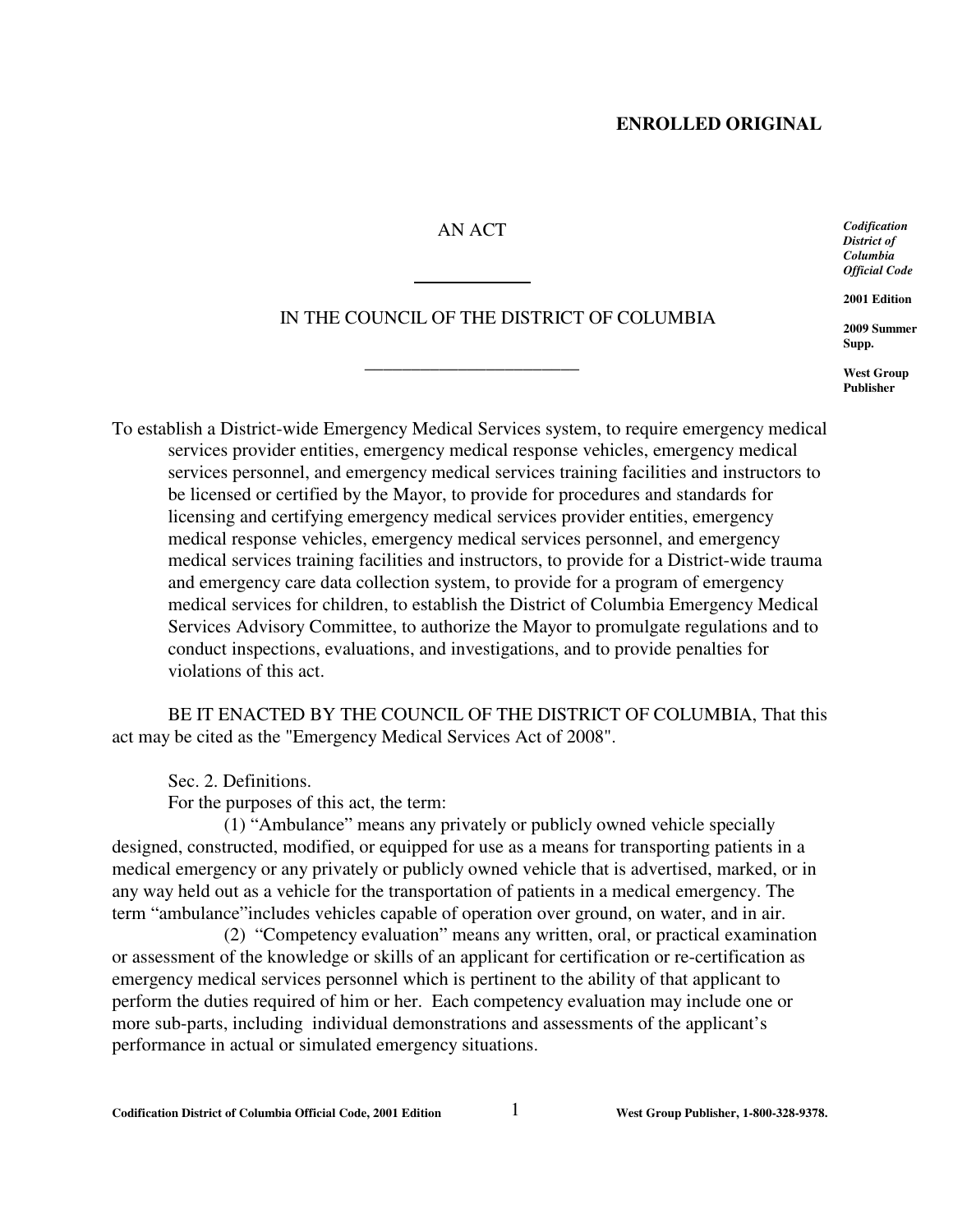(3) "Emergency" means the existence of circumstances in which the element of time in treating, or in transporting to medical treatment, a person who is ill, injured, wounded, or otherwise incapacitated is essential to the health or life of that person, and in which rescue operations, or competent first aid, or both may be essential to the health or life of that person.

(4) "Emergency medical response vehicle" means a vehicle or conveyance used to respond to the scene of a medical emergency for the purpose of rendering medical assistance, including the provision of medical assistance on the scene or the transportation of patients to a health care facility or other treatment facility. The term "emergency medical response vehicle" includes:

(A) Ambulances which operate as motor vehicles, watercraft, or aircraft;

and

(B) Fire engines, motor vehicles, segways, or other ground, water, or air vehicles used to transport emergency medical services personnel, supplies, or equipment to the scene of an emergency.

(5) "Emergency medical services agency" means an entity engaged in the business or service of one or more of the following:

(A) Responding to requests for emergency medical assistance;

(B) Transporting patients from the scene of an emergency to a health care facility or other treatment facility; or

(C) Providing medical assistance to patients on the scene of an emergency or in transit from the scene of an emergency to a health care facility or other treatment facility.

(6) "Emergency medical services instructor" means a person engaged in the business or service of:

(A) Teaching one or more courses of study or training designed to prepare interested persons for the oral, written, or practical examinations required for certification or re-certification as emergency medical services personnel;

(B) Administering one or more such examinations; or (C) Both.

(7) "Emergency medical services personnel" means a person performing the duties of providing medical assistance, medical treatment, first aid, or lifesaving interventions, on the scene of an emergency or in transit from the scene of an emergency to a health care facility or other treatment facility, to a person who is ill, injured, wounded, or otherwise incapacitated. The term "emergency medical services personnel" includes persons otherwise classified as "certified first responders", "emergency medical technicians", "basic, intermediate, or advanced emergency medical technicians", and "paramedics".

(8) "Emergency medical services training facility" means an institution or entity engaged in the business or service of providing one or more courses of study or training designed to prepare interested persons for the oral, written, or practical examinations required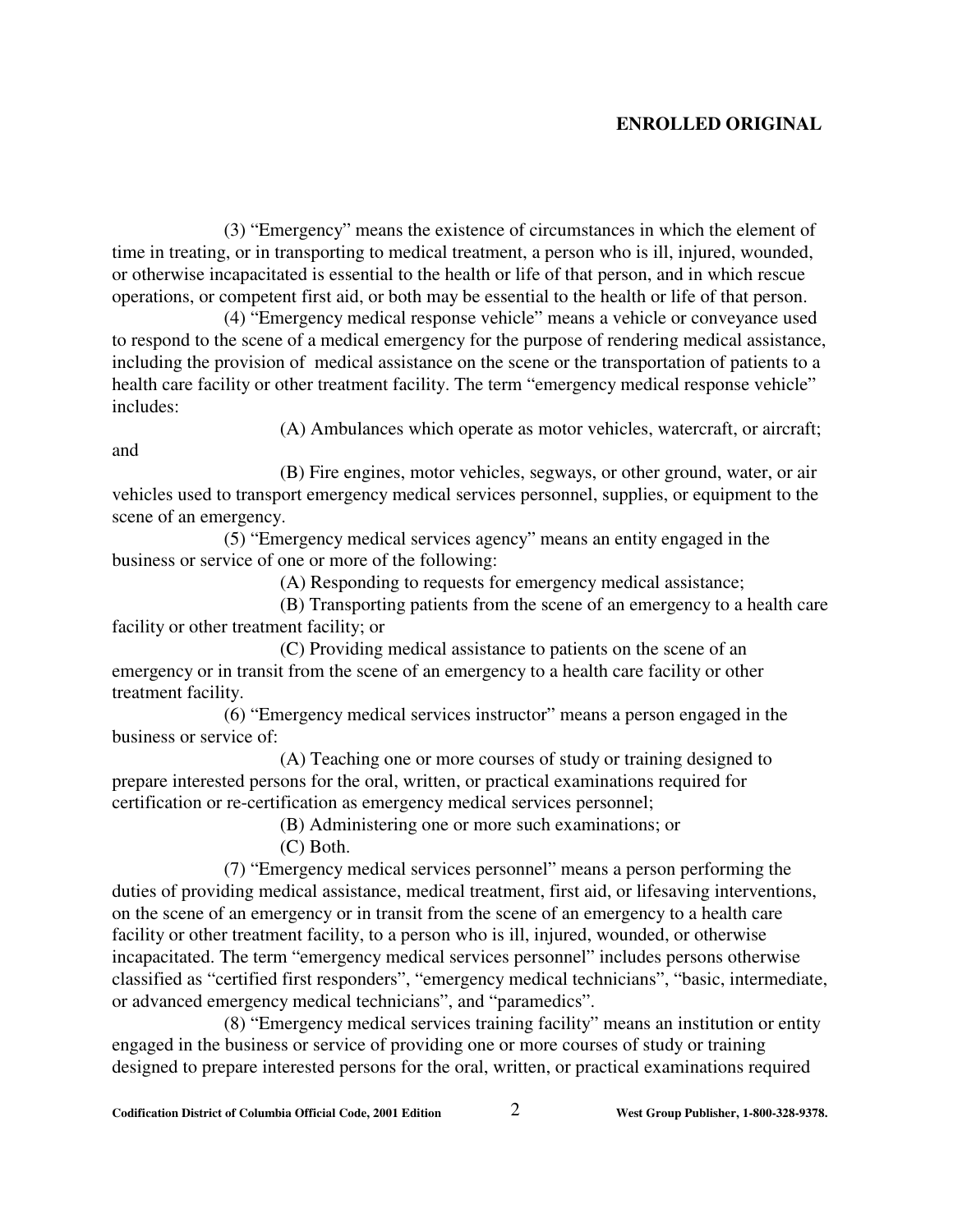for certification or re-certification as emergency medical services personnel.

(9) "Flight emergency medical services personnel" means a person performing the duties of providing medical assistance, medical treatment, first aid, or lifesaving interventions, in airborne transit from the scene of an emergency to a health care facility or other treatment facility, or in airborne transit between facilities, to a person who is ill, injured, wounded, or otherwise incapacitated. The term "flight emergency medical services personnel" includes persons otherwise classified as emergency medical services personnel by this act, as well as nurses, respiratory therapists, physician assistants, and physicians.

(10) "Health care facility" means a hospital, maternity center, ambulatory surgical facility, or hospice, as defined in the Health-Care and Community Residence Facility, Hospice and Home Care Licensure Act of 1983, effective February 24, 1984 (D.C. Law 5-48; D.C. Official Code § 44-501 *et seq*.).

(11) "Medical control system" means a system wherein the direct clinical instructions given to emergency medical services personnel in the field are given by physicians in a designated hospital or medical resource center.

(12) "Mutual aid" means an agreement whereby the District of Columbia requests the assistance of an outside entity to provide supplemental or specialized emergency medical services in an emergent situation, pursuant to established protocols.

(13) "Qualified health care professional" means a person licensed and qualified in accordance with the District of Columbia Health Occupations Revision Act of 1985, effective March 25, 1986 (D.C. Law 6-99; D.C. Official Code § 3-1201.01 *et seq.*), and with rules promulgated pursuant to that act, to engage in the act of prescribing and of rendering medical care and advice under the circumstances presented.

(14) "Treatment facility" means an urgent care center, treatment center, clinic, or other facility or office at which medical or psychological services are performed, and which has been designated by the Mayor as a facility authorized to receive patients transported by emergency medical services entities or personnel.

Sec. 3. Applicability and exemptions.

(a) Except as otherwise provided in this act, this act shall apply to every:

(1) Person performing the duties of emergency services personnel, compensated or uncompensated, within the District of Columbia;

(2) Entity providing emergency medical services within the District of Columbia, public or private, for-profit or not-for-profit, including owners or operators of emergency medical services agencies and owners or operators of emergency medical response vehicles; and

(3) Person and entity providing emergency medical services training and instruction, public or private, for-profit or not-for-profit, within the District of Columbia. (b) The provisions of this act shall not apply to the following:

(1) The unexpected rendering of immediate care by a private citizen, or the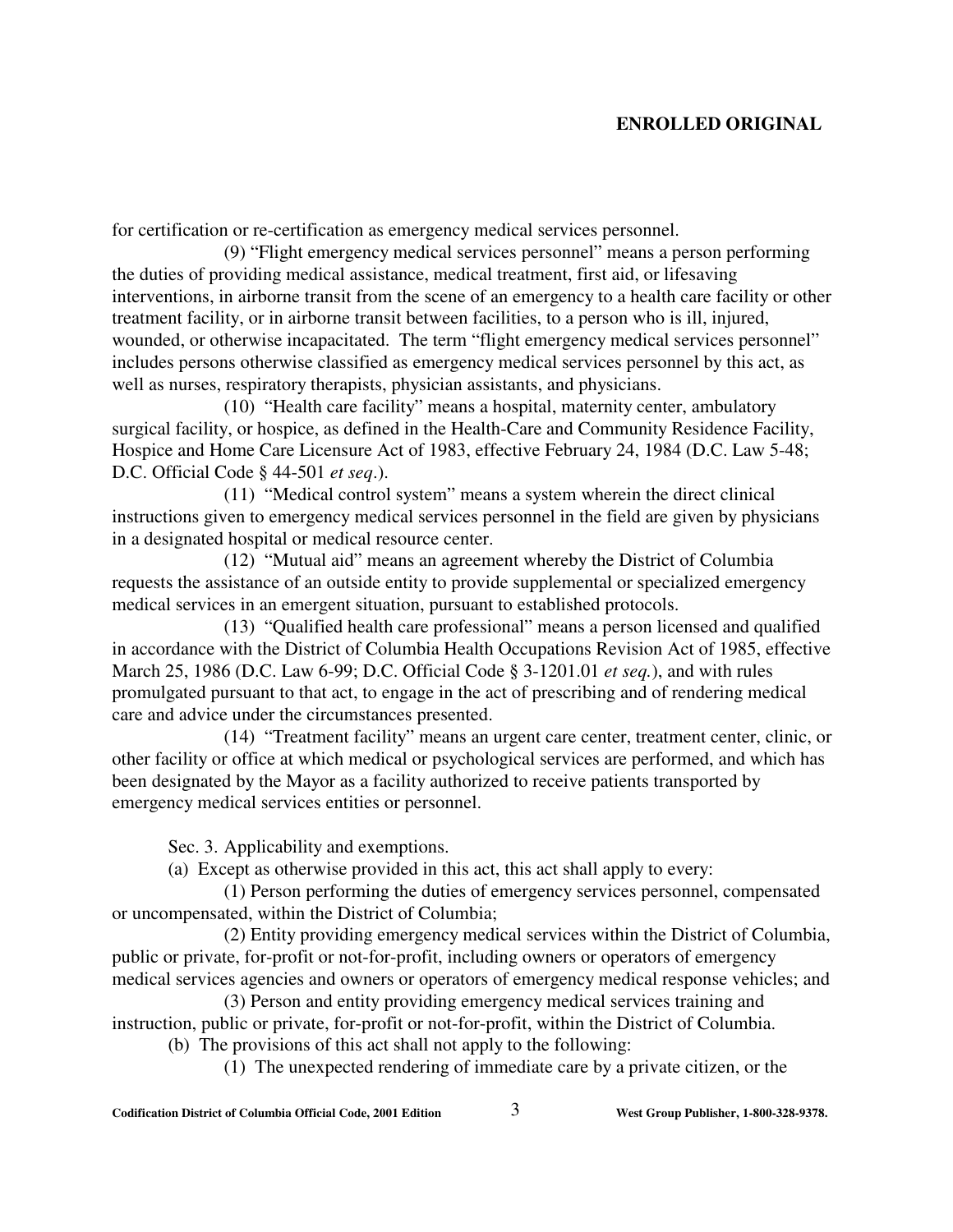unexpected use of a privately owned vehicle which is not ordinarily used in the business of transporting persons who are sick, injured, wounded, or otherwise incapacitated or helpless, in the performance of a lifesaving act;

(2) Agencies, vehicles, or training facilities owned or operated by the United States government and operating on federal property;

(3) Agencies operating within the District of Columbia pursuant to mutual aid agreements;

(4) Validly licensed or certified emergency medical response vehicles based outside the District which do not otherwise constitute public vehicles for hire; and

(5) Validly licensed vehicles operated solely for the transportation of nonemergency patients to and from treatment facilities as outpatients; provided, that this exemption shall not apply to any vehicle which is in any way held out as an emergency medical response vehicle.

(c) The Mayor shall establish rules to ensure that emergency medical response vehicles and emergency medical services personnel based outside of the District, but receiving patients within the District for transport to a location within the District, shall meet the substantive standards of this act and of rules promulgated pursuant to this act.

Sec. 4. Emergency medical services agencies: license required.

(a) Except as otherwise provided in this act, no person or entity shall operate an emergency medical services agency in the District, whether public or private, for-profit or notfor-profit, without first having obtained a license from the Mayor to do so.

(b) Unless otherwise specified, all provisions of this act, including those contained within this section, shall apply to any entity of the District government engaging or seeking to engage in the operation of an emergency medical services agency in the District, except that such entity shall be required to obtain a certification from the Mayor in lieu of a license.

(c) An applicant for a license to operate an emergency medical services agency shall establish to the satisfaction of the Mayor that the agency meets all requirements set forth in this act and in rules promulgated pursuant to this act.

(d) An applicant for a license shall:

(1) Submit an application to the Mayor on a form approved by the Mayor;

 (2) Submit supporting documentation as required by the Mayor, including all certificates of approval, authority, occupancy, or need that are required as a precondition to lawful operation in the District of Columbia; and

 (3) Pay the applicable fee established by the Mayor through rulemaking, except that no license fee shall be required of any emergency medical services agency operated by the District government.

(e) A license to operate an emergency medical services agency shall be issued for a period of time not to exceed 2 years.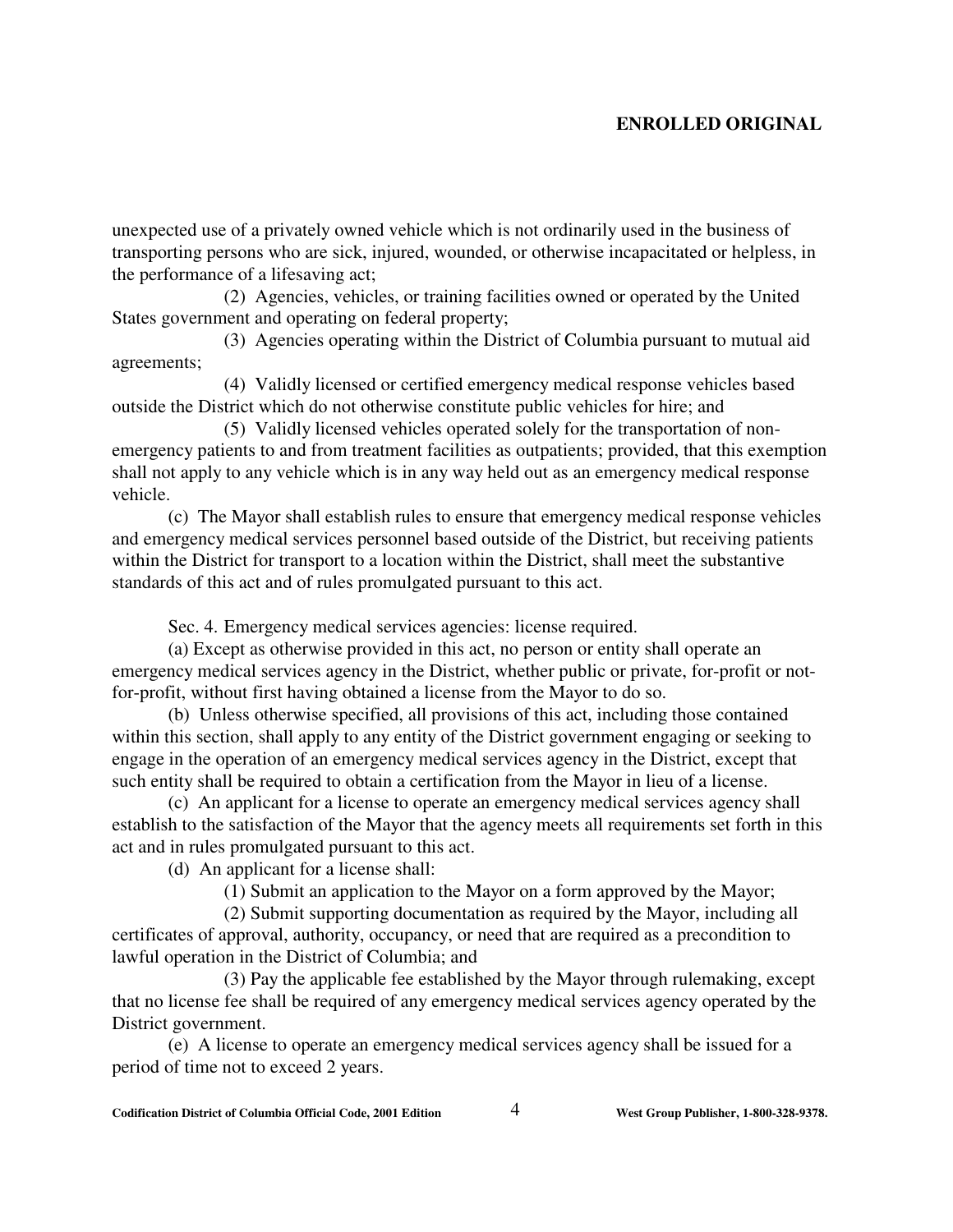(f) A license to operate an emergency medical services agency shall be valid only for the persons and premises named as applicants in the application. Any change in the ownership of an agency owned by an individual, partnership, or association, or in the legal or beneficial ownership of 25% or more of the stock of a corporation that owns or operates an agency, shall require re-licensure.

(g) An emergency medical services agency shall have a medical director. Except as provided in An Act To classify the officers and members of the fire department of the District of Columbia, and for other purposes, approved June 20, 1906 (34 Stat. 314; D.C. Official Code § 5-401 *et seq.*), an emergency medical services agency shall have as its medical director a physician licensed to practice medicine in the District of Columbia. The medical director shall have responsibility for medical oversight of all operations of the agency.

(h) Each person performing the duties of emergency medical services personnel while employed by or otherwise affiliated with an emergency medical services agency shall practice under the licensure authority of the agency's medical director as granted pursuant to the District of Columbia Health Occupations Revision Act of 1985, effective March 25, 1986 (D.C. Law 6- 99; D.C. Official Code § 3-1201.01 *et seq.*), except when directed by another physician or other qualified health care professional as part of the District of Columbia's established medical control system.

Sec. 5. Emergency medical response vehicles: license or certification required.

(a) Except as otherwise provided in this act, no ambulance or other emergency medical response vehicle intended to transport patients may be operated in the District without a currently valid license having been issued by the Mayor for that vehicle and for its use as an emergency medical response vehicle.

(b) Except as otherwise provided in this act, no vehicle or other conveyance may be operated as an emergency medical response vehicle not intended to transport patients in the District without a currently valid certification having been issued by the Mayor for the emergency medical response equipment and supplies contained therein.

(c) An applicant for a license or certification to operate an emergency medical response vehicle shall establish to the satisfaction of the Mayor that the vehicle, including its emergency medical response equipment and supplies, meets all applicable requirements set forth in this act and in rules promulgated pursuant to this act.

(d) An applicant for a license or certification shall:

(1) Submit an application to the Mayor on a form approved by the Mayor;

 (2) Submit supporting documentation as required by the Mayor, including all certificates of approval, authority, motor vehicle registration, or need that are required as a precondition to lawful operation in the District of Columbia; and

(3) Pay the applicable fee established by the Mayor through rulemaking, except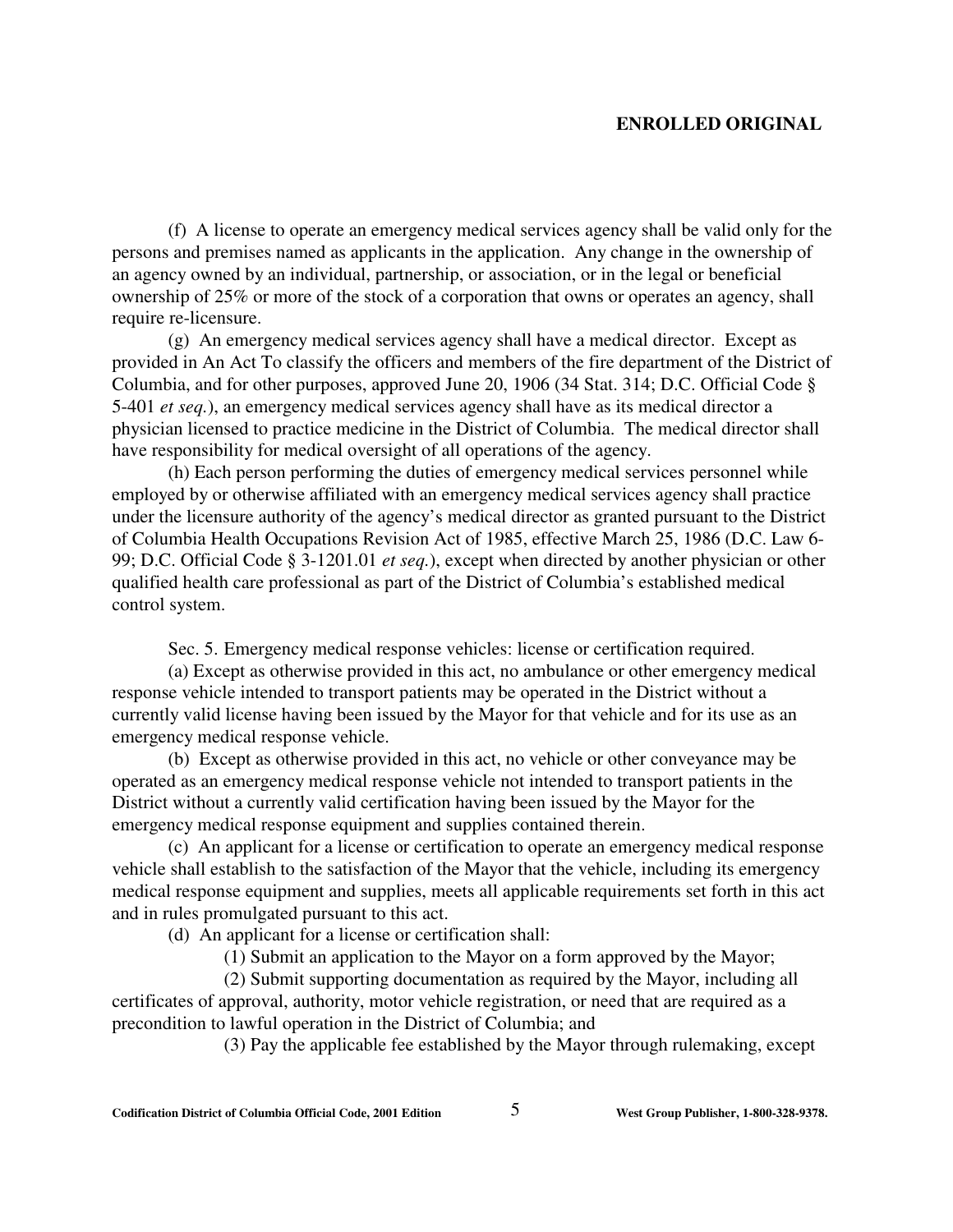that no license or certification fee shall be required for any emergency medical response vehicle operated by the District government.

(e) No license for an emergency medical response vehicle intended to transport patients shall be issued unless the Mayor finds that the vehicle is, and will be at all times when in such use, in compliance with all applicable laws and ordinances relating to health, sanitation, and safety.

(f) No ground emergency medical response vehicle shall be operated to transport patients in the District unless it is staffed by at least 2 persons, each of whom is certified pursuant to this act and to rules promulgated pursuant to this act at a level equal to or greater than a basic emergency medical technician.

(g) No air or water emergency medical response vehicle shall be operated to transport patients in the District unless it is staffed by at least 2 persons, one of whom is a validly licensed pilot and the other of whom is certified pursuant to this act and to rules promulgated pursuant to this act at a level equal to or greater than an intermediate emergency medical technician or a paramedic.

(h) A license or certification for the operation of an emergency medical response vehicle shall be issued for a period of time not to exceed one year.

(i) A license or certification for the operation of an emergency medical response vehicle shall be valid only for the persons and vehicle named as applicants in the application. No emergency medical response vehicle license or certification shall be sold, transferred, or assigned without the approval of the Mayor. Approval may be granted only upon a demonstration that the vehicle and its operation will conform to all licensing or certification requirements set forth in this act and in rules promulgated pursuant to this act.

Sec. 6. Emergency medical services personnel: certification required.

(a) Except as otherwise provided in this act, no person shall perform the duties of emergency medical services personnel in the District, whether for compensation or not for compensation, without first having obtained a certification from the Mayor to do so.

(b) Except as otherwise provided in this act, no person possessing a certification to perform the duties of emergency medical services personnel shall perform the duties of emergency medical services personnel in the District, whether for compensation or not for compensation, at a higher classification level than that at which he or she has been certified.

(c) An applicant for certification as emergency medical services personnel shall establish to the satisfaction of the Mayor that he or she meets all applicable requirements set forth in this act and in rules promulgated pursuant to this act.

(d) An applicant for certification shall:

(1) Submit an application to the Mayor on a form approved by the Mayor;

 (2) Submit supporting documentation as required by the Mayor, including proof of required education, training, competency evaluation, physical and mental health, and criminal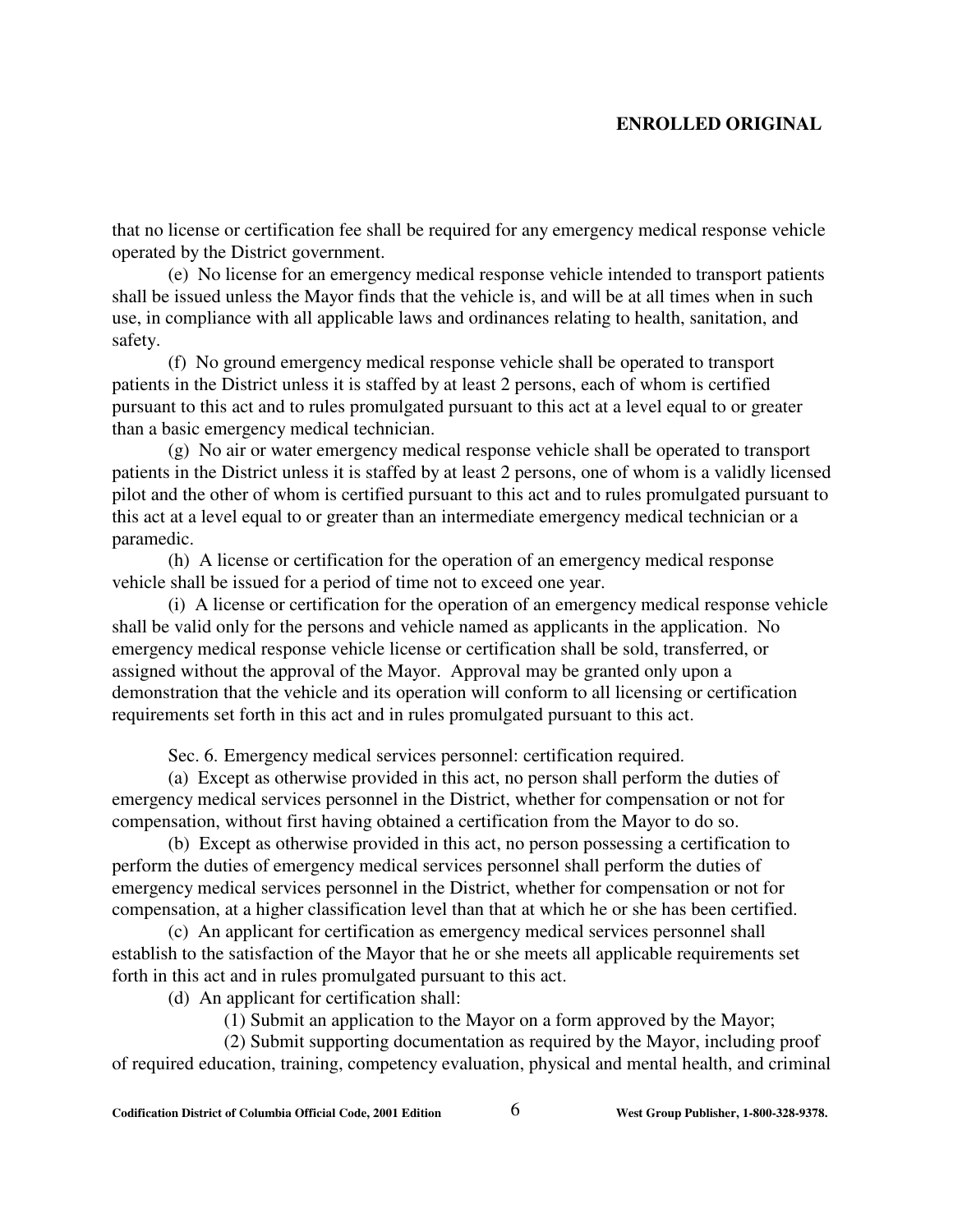history; and

 (3) Pay the applicable fee established by the Mayor through rulemaking; provided, that nothing in this section shall prohibit a private entity or government agency from paying the application fee on behalf of a current or prospective employee.

(e) An emergency medical services personnel certification shall be issued for a period of time not to exceed 2 years.

(f) An emergency medical services personnel certification shall be valid only for the person named as applicant in the application. No emergency medical services personnel certification may be sold, assigned, or transferred.

(g) The Mayor shall adopt classifications of emergency medical services personnel, including permissible scopes of performance and certification requirements for each such classification. The Mayor may adopt nationally recognized standards or develop standards specific to the emergency medical services needs of the District of Columbia.

(h) The Mayor shall require each applicant for emergency medical services personnel certification to successfully complete one or more competency evaluations, demonstrating both theoretical and practical knowledge of the skills required for acceptable performance of the duties of that classification of personnel. The Mayor may adopt nationally recognized evaluations or develop evaluations specific to the emergency medical services needs of the District of Columbia.

(i) A person possessing an emergency medical services personnel certification shall be recertified, no less than once every 2 years, to continue performing the duties of emergency medical services personnel.

(j) The Mayor shall require each applicant for emergency medical services personnel recertification to successfully complete continuing professional education or supplemental training or to successfully complete one or more competency evaluations demonstrating knowledge of the skills required for acceptable performance of the duties of that classification of personnel. The Mayor may adopt nationally recognized training requirements and evaluations or develop requirements and evaluations specific to the emergency medical services needs of the District of Columbia.

Sec. 7. Flight emergency medical services personnel: certification required

(a) Except as otherwise provided in this act, no person shall perform the duties of flight emergency medical services personnel in the District, whether for compensation or not for compensation, without first having obtained a certification from the Mayor to do so.

(b) An applicant for certification as flight emergency medical services personnel shall be certified as emergency medical services personnel pursuant to this act, or shall be licensed pursuant to the District of Columbia Health Occupations Revision Act of 1985, effective March 25, 1986 (D.C. Law 6-99; D.C. Official Code § 3-1201.01 *et seq.*), in addition to obtaining special certification from the Mayor to perform his or her duties in an airborne setting.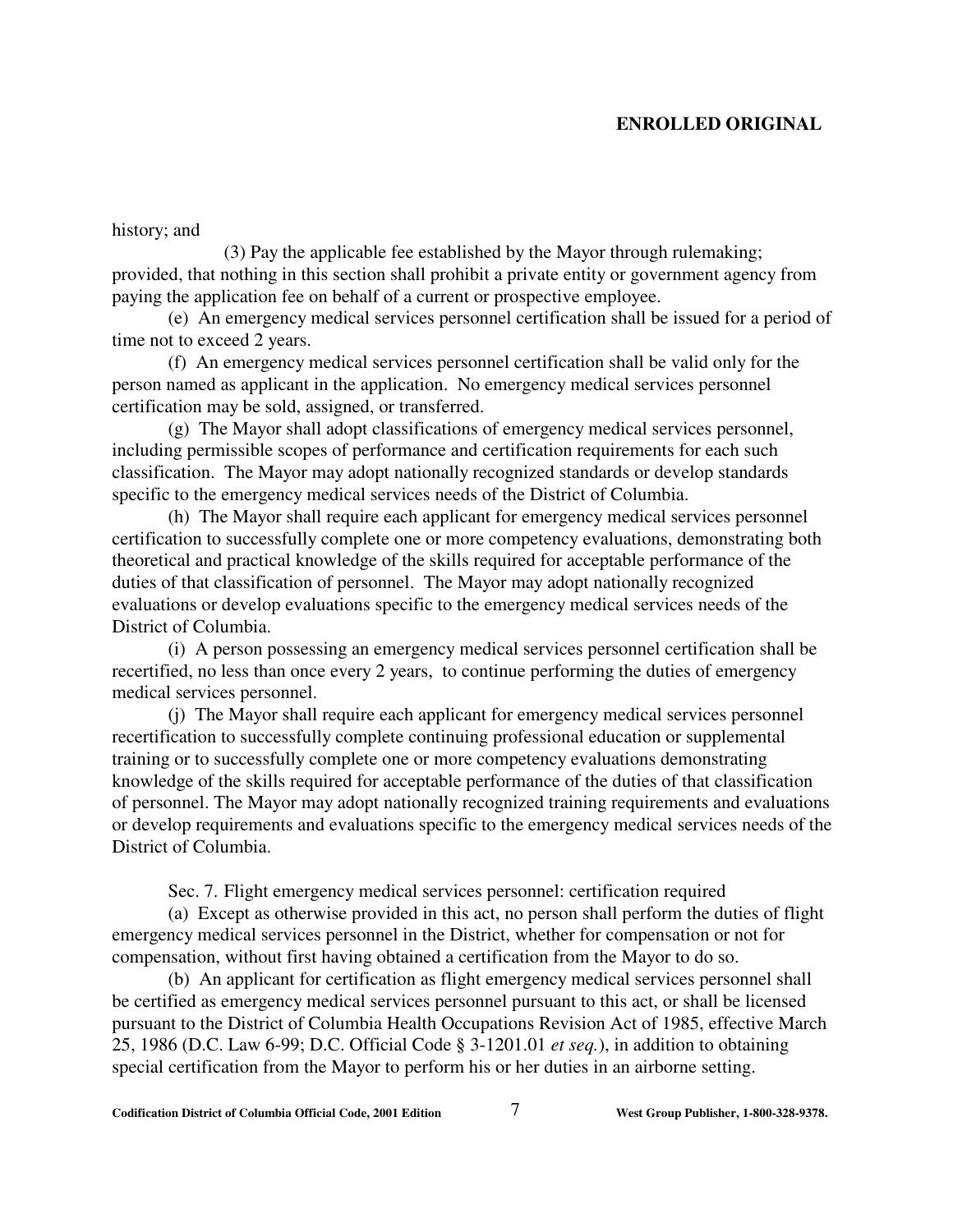(c) An applicant for certification as flight emergency medical services personnel shall establish to the satisfaction of the Mayor that he or she meets all applicable requirements set forth in this act and in rules promulgated pursuant to this act.

Sec. 8. Emergency medical services training facilities: certification required.

(a) Except as otherwise provided in this act, no person or entity shall operate an emergency medical services training facility in the District, whether public or private, for-profit or not-for-profit, without first having obtained a certification from the Mayor to do so.

(b) An applicant for a certification to operate an emergency medical services training facility shall establish to the satisfaction of the Mayor that the facility meets all requirements set forth in this act and in rules promulgated pursuant to this act.

(c) An applicant for a certification shall:

(1) Submit an application to the Mayor on a form approved by the Mayor;

 (2) Submit supporting documentation as required by the Mayor, including all certificates of approval, authority, occupancy, or need that are required as a precondition to lawful operation in the District of Columbia; and

 (3) Pay the applicable fee established by the Mayor through rulemaking, except that no certification fee shall be required of any emergency medical services training facility operated by the District government.

(d) A certification to operate an emergency medical services training facility shall be issued for a period of time not to exceed 2 years.

(e) A certification to operate an emergency medical services training facility shall be valid only for the persons and premises named as applicants in the application. Any change in the ownership of a facility owned by an individual, partnership, or association, or in the legal or beneficial ownership of 25% or more of the stock of a corporation that owns or operates a facility, shall require recertification.

(f) An emergency medical services training facility shall conform to curriculum and competency evaluation standards as developed by the Mayor. The Mayor may adopt nationally recognized standards or develop standards specific to the emergency medical services needs of the District of Columbia.

(g) An emergency medical services training facility shall have a medical director. Except as provided in An Act To classify the officers and members of the fire department of the District of Columbia, and for other purposes, approved June 20, 1906 (34 Stat. 314; D.C. Official Code § 5-401 *et seq.*), an emergency medical services training facility shall have as its medical director a physician licensed to practice medicine in the District of Columbia. The medical director shall have responsibility for medical oversight of all operations of the facility.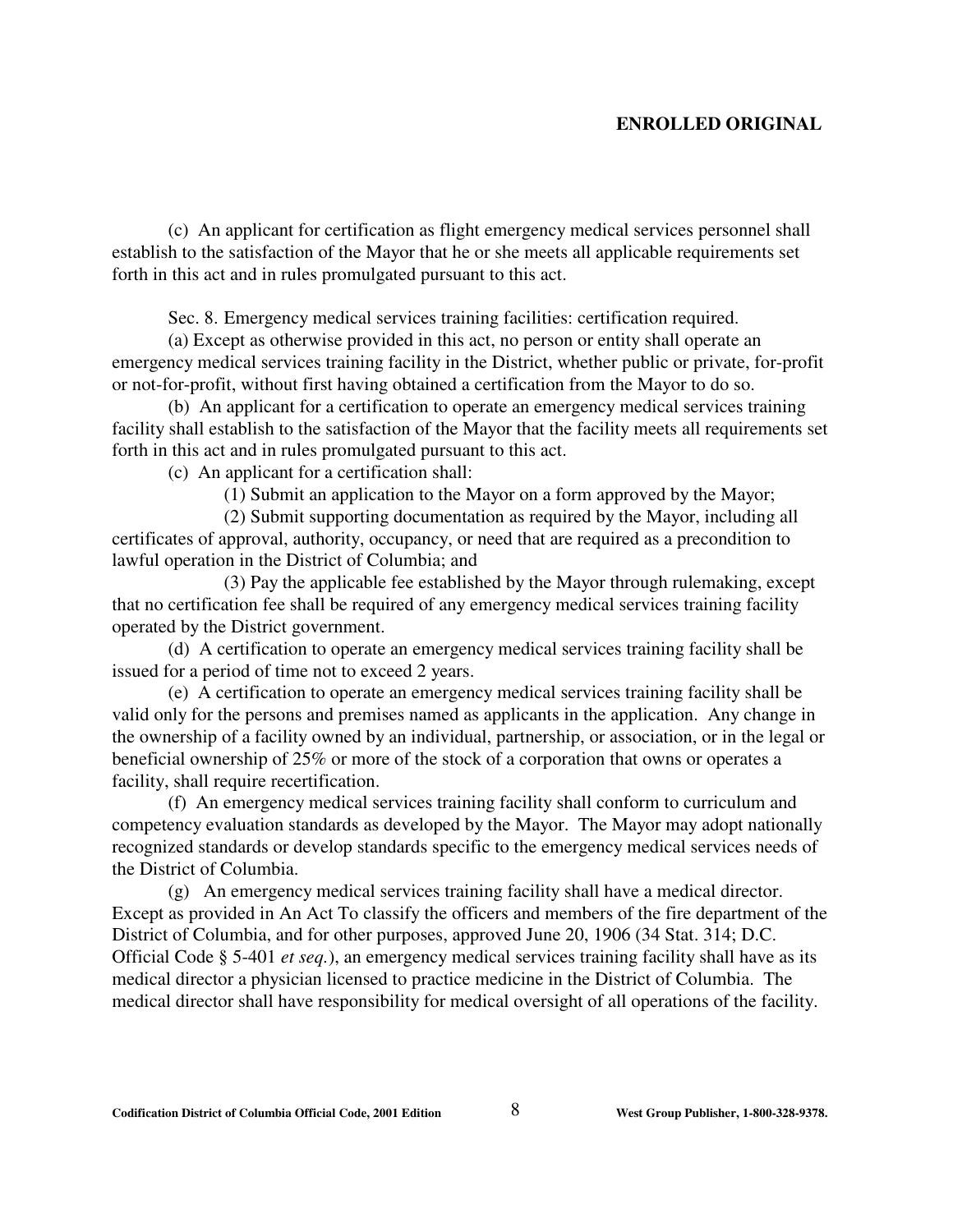Sec. 9. Emergency medical services instructors: certification required.

(a) Except as otherwise provided in this act, no person shall perform the duties of an emergency medical services instructor in the District, whether for compensation or not for compensation, without first having obtained a certification from the Mayor to do so.

(b) No person may obtain certification as an instructor for a classification of emergency medical services personnel without first having been certified pursuant to this act as emergency medical services personnel at an equal or higher classification, or having been licensed pursuant to the District of Columbia Health Occupations Revision Act of 1985, effective March 25, 1986 (D.C. Law 6-99; D.C. Official Code § 3-1201.01 *et seq.*), as a health care professional with a greater scope of practice. Each instructor shall maintain the requisite provider certification, as specified in this section, in good standing throughout his or her period of instructor certification.

(c) An applicant for certification as an emergency medical services instructor shall establish to the satisfaction of the Mayor that he or she meets all applicable requirements set forth in this act and in rules promulgated pursuant to this act.

(d) An applicant for certification shall:

(1) Submit an application to the Mayor on a form approved by the Mayor;

 (2) Submit supporting documentation as required by the Mayor, including proof of required education, training, and competency evaluation; and

(3) Pay the applicable fee established by the Mayor through rulemaking; provided, that nothing in this section shall prohibit a private entity or government agency from paying the application fee on behalf of a current or prospective employee.

(e) An emergency medical services instructor certification shall be issued for a period of time not to exceed 2 years.

(f) An emergency medical services instructor certification shall be valid only for the person named as applicant in the application. No emergency medical services instructor certification may be sold, assigned, or transferred.

(g) The Mayor shall require each applicant for emergency medical services instructor certification to successfully complete one or more competency evaluations, demonstrating both theoretical and practical knowledge of the skills required for acceptable performance of the duties of instruction. In addition, the Mayor may require each applicant to successfully complete one or more emergency medical services instructor courses. The Mayor may adopt nationally recognized evaluations and courses or develop evaluations and courses specific to the emergency medical services needs of the District of Columbia.

(h) A person possessing an emergency medical services instructor certification shall be recertified, no less than once every 2 years, to continue performing the duties of emergency medical services instruction.

(i) The Mayor shall require each applicant for emergency medical services instructor recertification to successfully complete continuing professional education or supplemental training or to successfully complete one or more competency evaluations demonstrating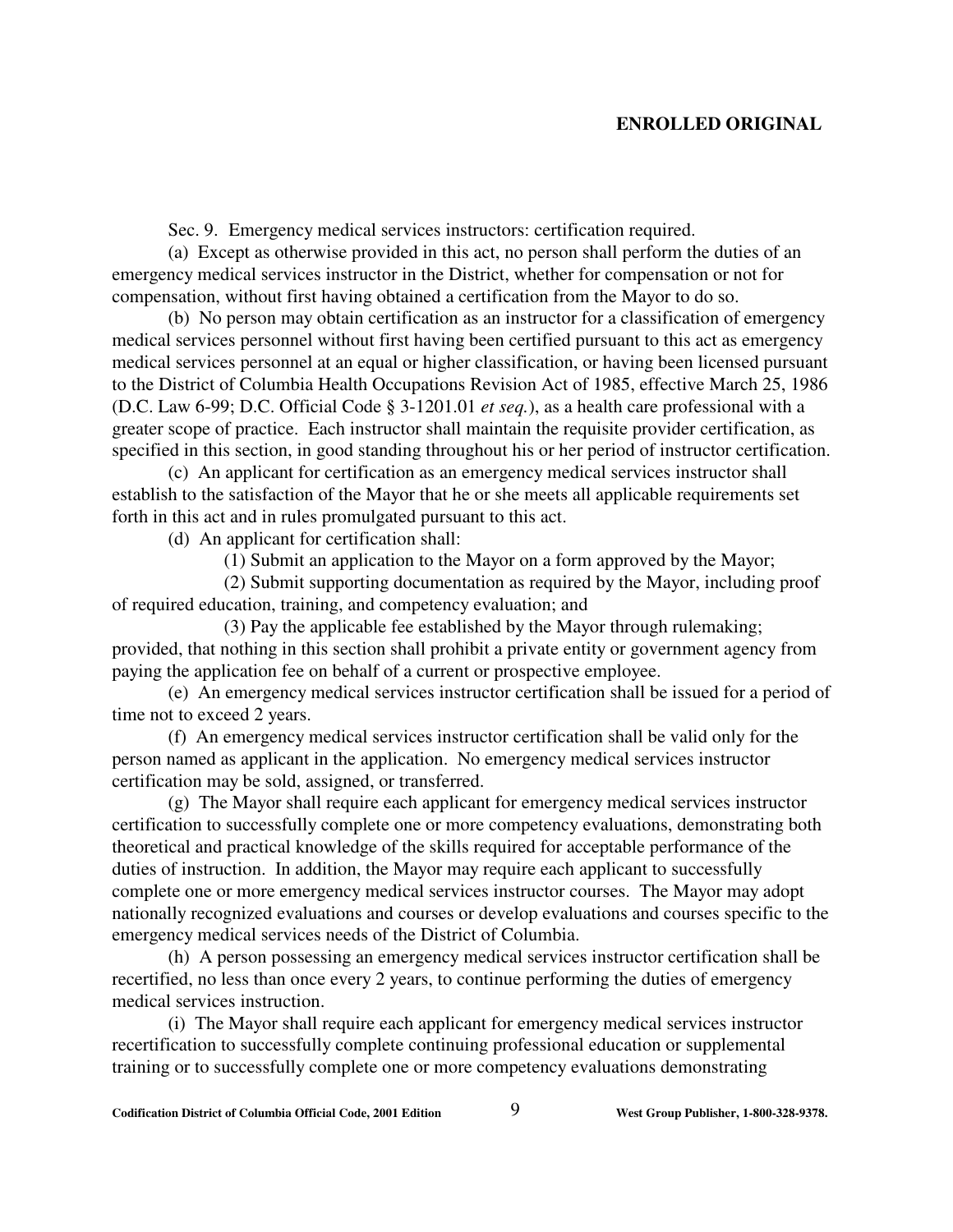knowledge of the skills required for acceptable performance of the duties of instruction. The Mayor may adopt nationally recognized training requirements and evaluations or develop requirements and evaluations specific to the emergency medical services needs of the District of Columbia.

Sec. 10. Liability insurance required for vehicles, facilities, and agencies.

(a) No license shall be issued pursuant to this act to any emergency medical response vehicle used to transport patients unless there is, at all times in force and effect, insurance coverage for the vehicle, issued by an insurance company or companies licensed to do business in the District, providing for the payment of damages for the following:

(1) Bodily injury to, or death of, individuals in accidents resulting from any cause for which the owner of the vehicle would be liable, regardless of whether the vehicle was being operated by the owner or by his or her agent; and

(2) Loss of, or damage to, the property of another, including personal property, under similar circumstances.

(b) No certification shall be issued pursuant to this act to any emergency medical services training facility, on the premises of which training instruction or evaluation is conducted, unless there is, at all times in force and effect, insurance coverage for the facility premises, issued by an insurance company or companies licensed to do business in the District, providing for the payment of damages for bodily injury, death, and damage to or loss of personal property, for any reason for which the owner or operator of the premises would be liable.

(c) No license shall be issued pursuant to this act to any emergency medical services agency unless there is, in addition to vehicle and premises coverage as specified herein, at all times in force and effect, incidental malpractice insurance coverage specific to the duties of a medical director.

(d) The provisions of this section shall not apply to vehicles, facilities, and agencies owned and operated by agencies of the District government.

(e) The Mayor shall promulgate rules further specifying the insurance to be required of all vehicles, facilities, and agencies licensed or certified pursuant to this act.

(f) The cancellation or other termination of any insurance policy required pursuant to this section shall be grounds for immediate termination of the licenses or certifications issued for the vehicles, facilities, and agencies covered by the policy, unless another insurance policy complying with the provisions of this section has been obtained and is in effect at the time of the cancellation or termination.

Sec. 11. Provisional and restricted licenses and certifications.

(a) The Mayor may issue provisional licenses or certifications to new emergency medical services agencies or training facilities to afford the Mayor sufficient time and evidence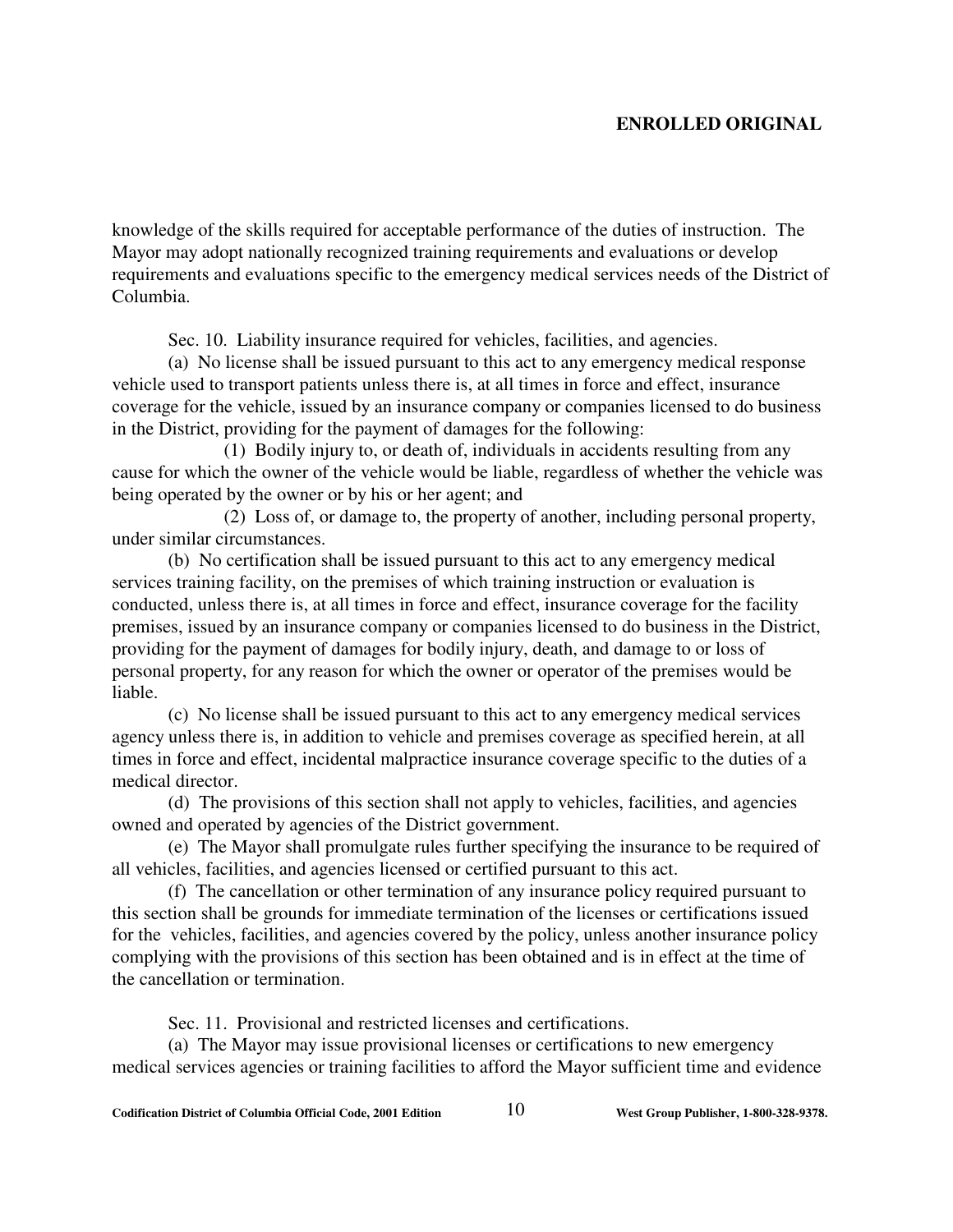to evaluate whether a new agency or facility is capable of complying with the provisions of this act, rules promulgated pursuant to this act, and other applicable provisions of law.

(b) As an alternative to denial, nonrenewal, suspension, or revocation of a license or certification, when an agency, facility, or vehicle is not in substantial compliance with the provisions of this act, rules promulgated pursuant to this act, or other applicable provisions of law, and when the Mayor finds that the public interest would be served thereby, the Mayor may:

(1) Issue a provisional license or certification, if the owner or operator of the agency, facility, or vehicle is taking appropriate ameliorative action in accordance with an agreed-upon timetable; or

 (2) Issue a restricted license or certification that prohibits the agency, facility, or vehicle from accepting new patients or students, or from delivering certain specified services that it would otherwise be authorized to deliver, until appropriate ameliorative action is taken.

(c) The Mayor may issue provisional certifications to emergency medical services personnel who do not fully meet the requirements specified in this act or in rules promulgated pursuant to this act if the Mayor finds that the public interest would be served thereby.

(d) Provisional licenses or certifications issued pursuant to this section may be granted for a period of time up to and including 180 days, and may be renewed no more than once.

Sec. 12. Licenses and certifications issued pursuant to prior authority.

Except as otherwise provided in this act, any emergency medical services agency, ambulance or other emergency medical response vehicle, emergency medical technician or paramedic, emergency medical services instructor or preceptor, or emergency medical services training facility currently licensed or certified pursuant to the Regulation to Establish Standards for Ambulances and Medical Personnel and to Provide for their Certification, enacted December 13, 1972 (Reg. 72-29; 29 DCMR §§ 500 *et seq*.) ("Ambulance and Medical Personnel Regulation"), as amended, shall be considered licensed or certified pursuant to this act, and shall be subject to the renewal requirements established by this act and by rules promulgated pursuant to this act.

Sec. 13. Reciprocity for emergency medical services personnel certified in other jurisdictions.

(a) The Mayor may grant provisional certification, at the equivalent classification level, to any individual possessing a current valid emergency medical services personnel credential issued by any state or United States territory.

(b) The provisional certification issued pursuant to this section shall be effective for a period not to exceed 90 days.

(c) The Mayor may fully certify the individual as emergency medical services personnel in the District of Columbia, at the appropriate classification level, upon verification from the state or territory originally granting certification that the individual has successfully completed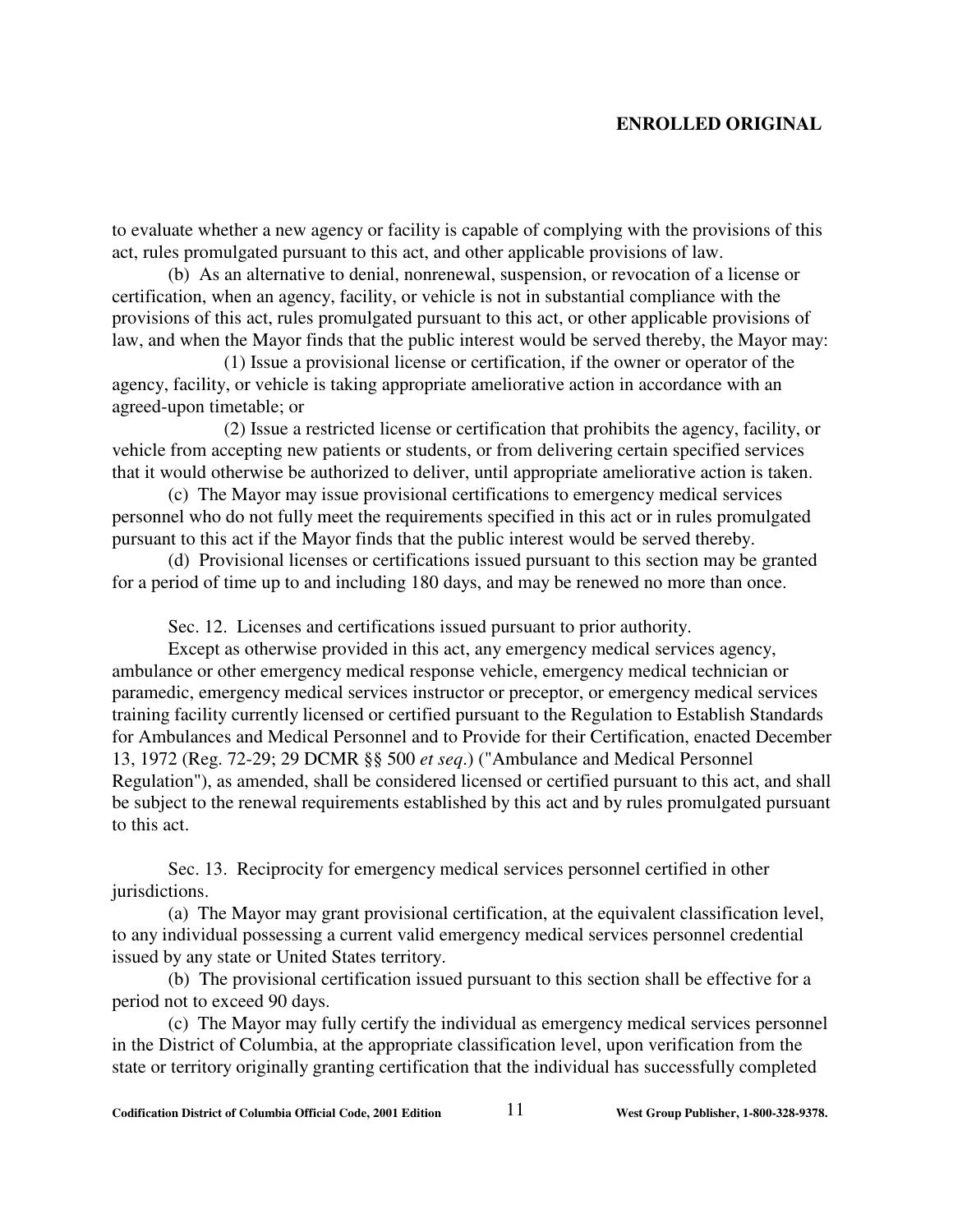training and competency evaluation equivalent to that required by the Mayor by this act and by rules promulgated pursuant to this act, or upon the successful completion by the individual of the District's competency evaluation at the appropriate classification level.

Sec. 14. Powers and duties of the Mayor.

(a) To ensure compliance with the provisions of this act and of any rules promulgated pursuant to this act, the Mayor, or any duly authorized designee, shall be permitted at reasonable times to conduct an inspection of any agency, vehicle, or training facility, or to conduct a competency evaluation of any person, licensed or certified pursuant to this act or for which a licensure or certification application has been filed.

(b) In the alternative or in addition to conducting an inspection or evaluation, the Mayor, or any duly authorized designee, shall be permitted to demand the production of all records relating to the operation of any agency, vehicle, or training facility, or to the performance of duties by any person, licensed or certified pursuant to this act or for which a licensure or certification application has been filed.

(c) To ensure compliance with the provisions of this act and of any rules promulgated pursuant to this act, the Mayor may conduct investigations, as needed, and may administer oaths, examine witnesses, and issue subpoenas to compel the attendance and testimony of witnesses or the production of books, records, or other documents. In case of contempt or refusal to obey a subpoena, the Superior Court of the District of Columbia, at the request of the Mayor, shall issue an order requiring the person to appear and testify or to produce books, papers, or other evidence bearing on the investigation. Failure to obey the court's order shall be punishable as contempt of court.

(d) The Mayor shall maintain and make available to the public information concerning:

(1) Application, licensure, and renewal requirements and procedures;

(2) An official register of licensed or certified emergency medical services agencies and emergency medical services training facilities; and

(3) Trauma and emergency care data as required by this act and by rules promulgated pursuant to this act.

Sec. 15. License and certification renewal.

(a) An application for renewal of a license or certification shall be submitted to the Mayor no later than 90 days before expiration of the license or certification, on a form approved by the Mayor, accompanied by the appropriate renewal fee established by the Mayor through rulemaking. An application for renewal submitted later than 90 days before expiration shall be subject to a late fee.

(b) A license or certification issued pursuant to this act for which timely renewal application is made shall continue in force beyond the expiration date until the Mayor acts on the renewal application.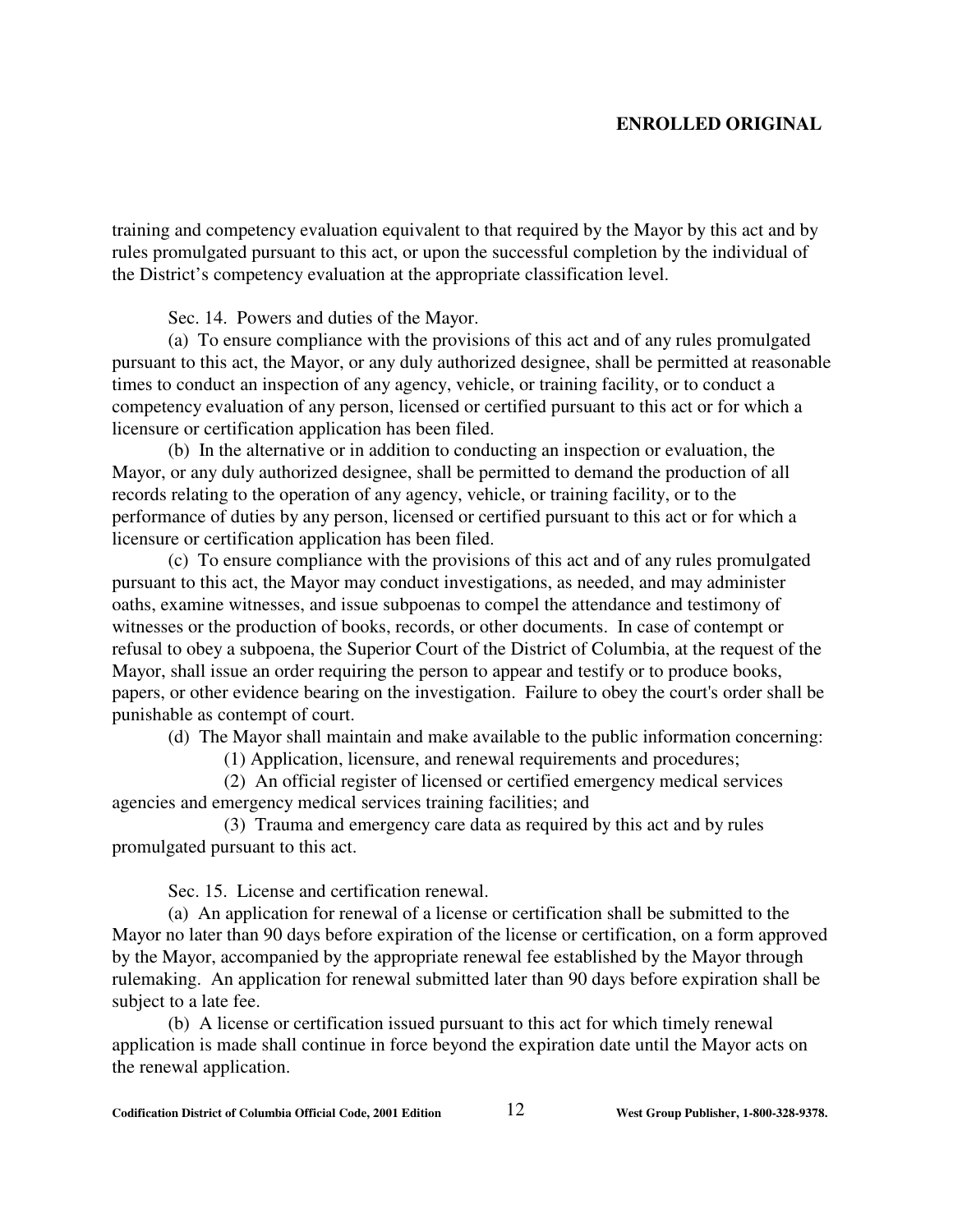Sec. 16. Denial, suspension, and revocation of license or certification.

(a) The Mayor, subject to the right to a hearing as provided in section 18, may deny issuance of, deny renewal of, suspend, or revoke a license or certification to operate an emergency medical services agency, an emergency medical response vehicle, or an emergency medical services training facility to a person or entity which is found to have:

(1) Failed to comply with the applicable provisions of this act or of rules promulgated pursuant to this act;

(2) Failed to comply with any other federal or District law applicable to the operation of an emergency medical services agency, an emergency medical response vehicle, or an emergency medical services training facility; or

(3) Committed, aided, abetted, or permitted to be committed any act of dishonesty, fraud, gross negligence, abuse, assault, or other illegal act related to the operation of the agency, vehicle, or facility.

(b) The Mayor, subject to the right to a hearing as provided in section 18, may deny issuance of, deny renewal of, suspend, or revoke a certification to perform the duties of emergency medical services personnel or of an emergency medical services instructor to an individual who is found to have:

(1) Failed to comply with the applicable provisions of this act or of rules promulgated pursuant to this act;

(2) Failed to comply with any other federal or District law applicable to the duties of emergency medical services personnel or an emergency medical services instructor;

(3) Filed a false document or made a false statement to the government regarding his or her qualifications for the emergency medical services personnel or instructor position;

(4) Committed, aided, abetted, or permitted to be committed any act of dishonesty, fraud, gross negligence, abuse, assault, or other illegal act related to the performance of his or her duties; or

(5) Committed, aided, abetted, or permitted to be committed repeated acts of malfeasance, negligence, or dereliction of duty, or any act of malfeasance, negligence, or dereliction of duty resulting in demonstrable harm to a patient, related to the performance of his or her duties.

(c) Upon suspension, revocation, or termination of a license or certification to operate an emergency medical services agency, emergency medical response vehicle, or emergency medical services training facility, the owner or operator of the agency, vehicle, or facility so certified shall immediately surrender the license or certification, and the agency, vehicle, or facility shall immediately cease emergency medical services operations. In the case of a vehicle used to transport patients, no person or entity shall permit the vehicle to be used for that purpose.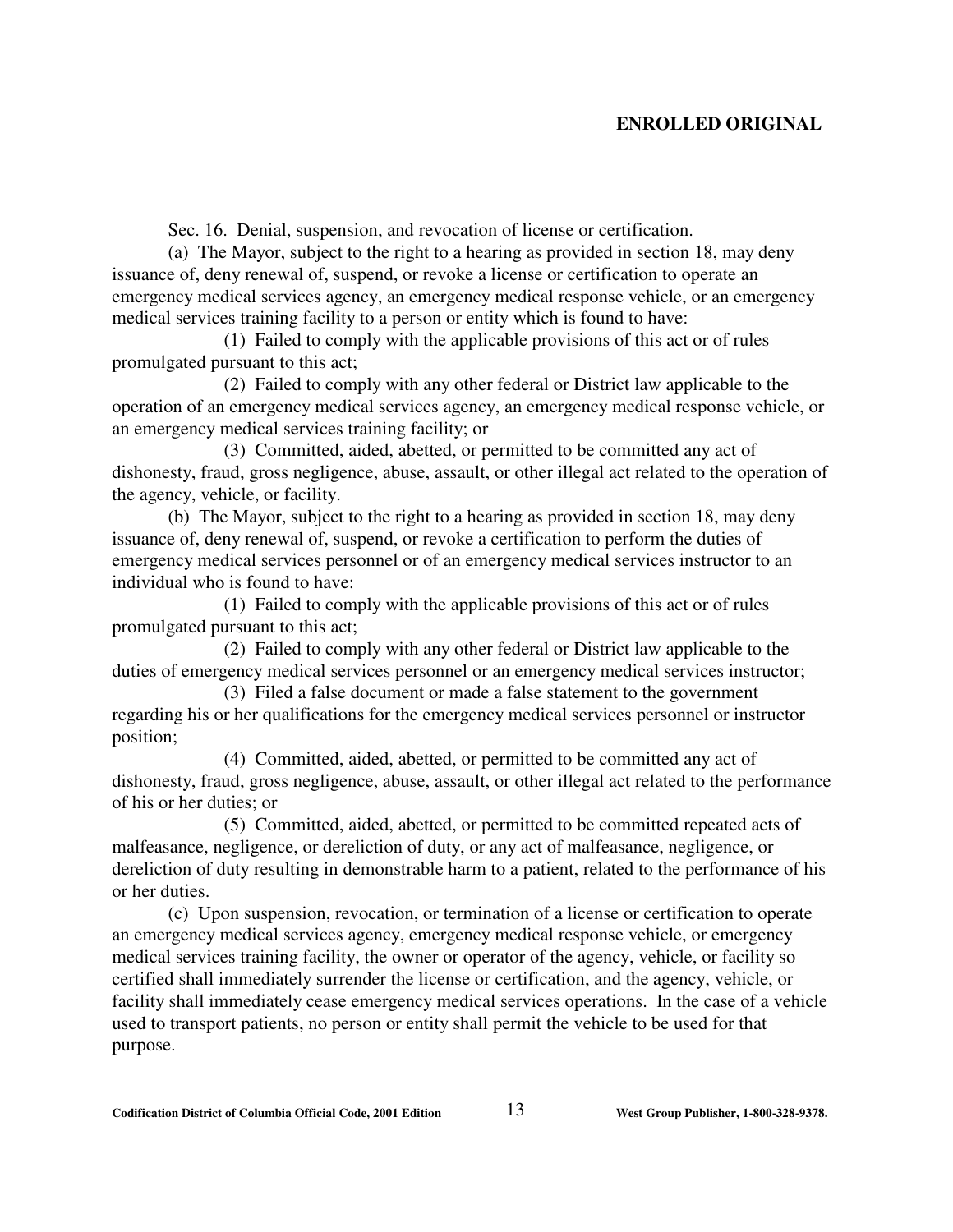(d) Upon suspension, revocation, or termination of a certification to perform the duties of emergency medical services personnel or an emergency medical services instructor, the individual so certified shall immediately surrender his or her certification, and shall immediately cease to perform emergency medical services or instruction duties. No person, entity, or government agency shall employ the individual, or permit the individual to act, in that capacity.

#### Sec. 17. Summary suspension.

(a) If, after an investigation, the Mayor determines that an agency, vehicle, person, or facility licensed or certified pursuant to this act has failed to comply with the provisions of this act, or with rules promulgated pursuant to this act, in such a manner as to present an imminent danger to the health, safety, or welfare of any person or of the general public, the Mayor may summarily suspend the license or certification prior to a hearing.

(b) The Mayor shall provide as soon as possible the person, or the owner or operator of the agency, vehicle, or facility, licensed or certified with written notice of the summary suspension. The notice shall inform the affected person or entity of the reason for the suspension and of the right to request a hearing.

(c) The person, or owner or operator of the agency, vehicle, or facility, shall have 5 business days after service of the notice of summary suspension in which to request a hearing to challenge the summary suspension. If requested, the hearing shall be conducted by the Office of Administrative Hearings. A hearing shall be held within 5 business days of a timely request, and a decision shall be issued within 5 business days after the record is closed.

#### Sec. 18. Hearings.

(a) Except in the case of a summary suspension as provided in section 17, before the Mayor denies an application for initial or renewal licensure or certification, or suspends or revokes a license or certification, or imposes a civil fine, the Mayor shall give the person, or the owner or operator of the agency, vehicle, or facility, against whom the action is contemplated written notice of the contemplated action. The notice must inform the affected person or entity of the reason for the action and of the right to request a hearing.

(b) If requested, the hearing shall be conducted by the Office of Administrative Hearings.

## Sec. 19. Judicial review.

A person or entity aggrieved by a decision of the Office of Administrative Hearings may appeal the decision to the District of Columbia Court of Appeals, in accordance with the District of Columbia Administrative Procedure Act of 1968, approved October 21, 1968 (82 Stat. 1204; D.C. Official Code §§ 2-501 *et seq*.), and pursuant to the Office of Administrative Hearings Establishment Act of 2001, effective March 6, 2002 (D.C. Law 14-76; D.C. Official Code §§ 2- 1831.01 *et seq.*).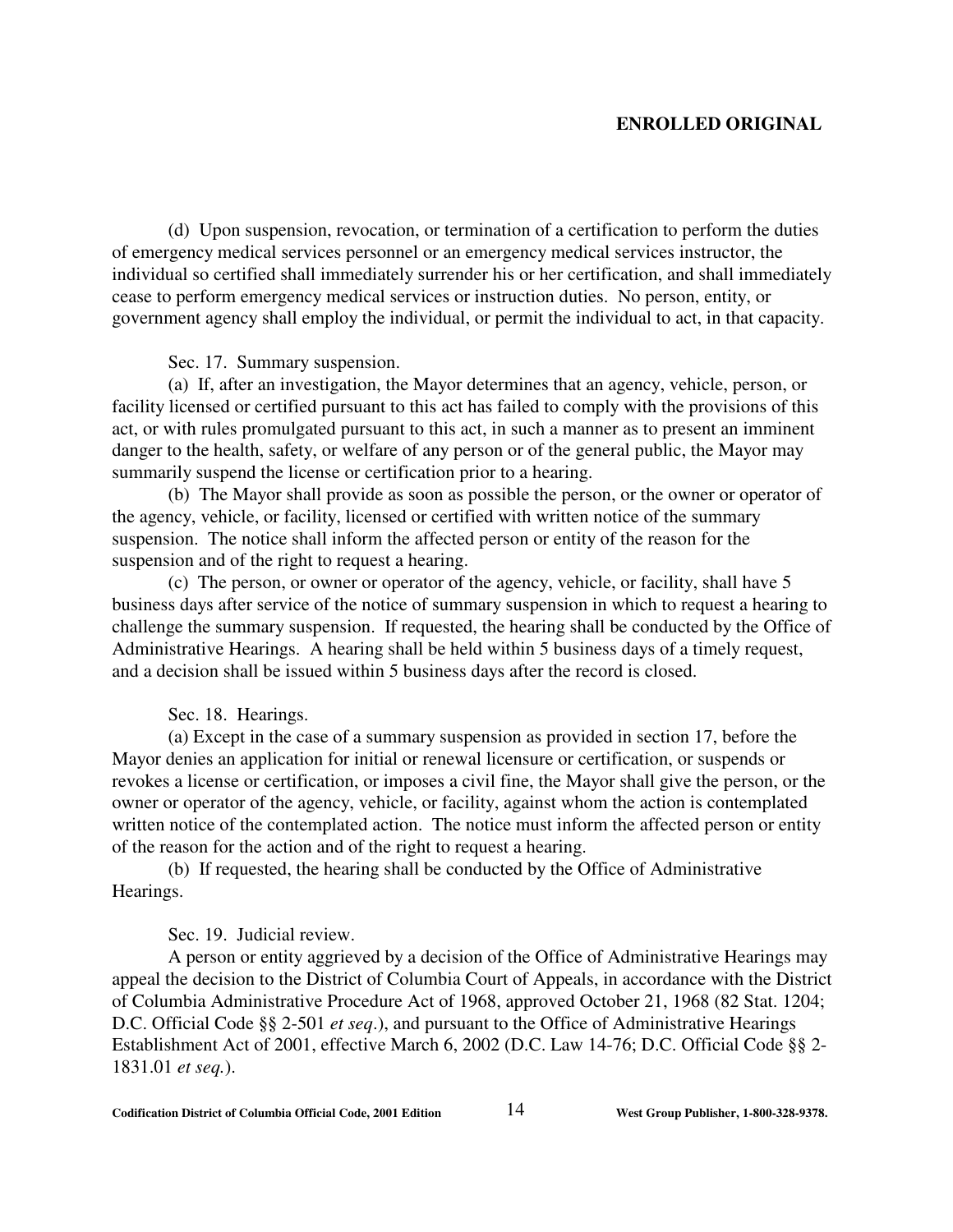Sec. 20. Trauma care system.

(a) The Mayor shall establish criteria for the designation of, and shall designate, one or more hospitals within the District of Columbia as specialized trauma care facilities.

(b) The Mayor may establish criteria for the designation of, and may designate, one or more hospitals within the District of Columbia as specialized care facilities for other types of commonly occurring medical emergencies.

(c) The Mayor may establish and maintain a database of information regarding trauma and emergency medical care services provided within the District of Columbia. All hospitals, health care facilities, and treatment facilities receiving emergency medical care patients, and all entities providing emergency medical care services, shall provide data to the Mayor as specified in rulemaking promulgated pursuant to this act.

(d) To the extent that trauma and emergency medical care records compiled and maintained by the Mayor, hospitals, other health care facilities, treatment facilities, or emergency medical services providers in connection with the trauma and emergency medical care information system pursuant to this act contain patient identifiable data, that data shall be maintained pursuant to applicable privacy laws.

Sec. 21. Advertising.

(a) No person, entity, or government agency shall advertise or disseminate information to the public that it offers ambulance service, unless that service is provided by persons certified pursuant to this act and to rules promulgated pursuant to this act at a level equal to or greater than a basic emergency medical technician.

(b) No person, entity, or government agency shall advertise or disseminate information to the public that it offers emergency medical services training, unless that training is provided by persons certified as emergency medical services instructors pursuant to this act and to rules promulgated pursuant to this act.

Sec. 22. Emergency medical services for children.

The Mayor shall establish, in collaboration with a licensed hospital within the District of Columbia specializing in pediatric care, a program of emergency medical services for children. The purpose of this program shall be to continue, to the extent that funds are made available through federal government grants, District appropriated funds, or private sources, the operation and development of programs designed to improve the emergency medical care provided to children within the District of Columbia.

Sec. 23. Establishment of District of Columbia Emergency Medical Services Advisory Committee.

(a) There is established a District of Columbia Emergency Medical Services Advisory Committee ("EMSAC").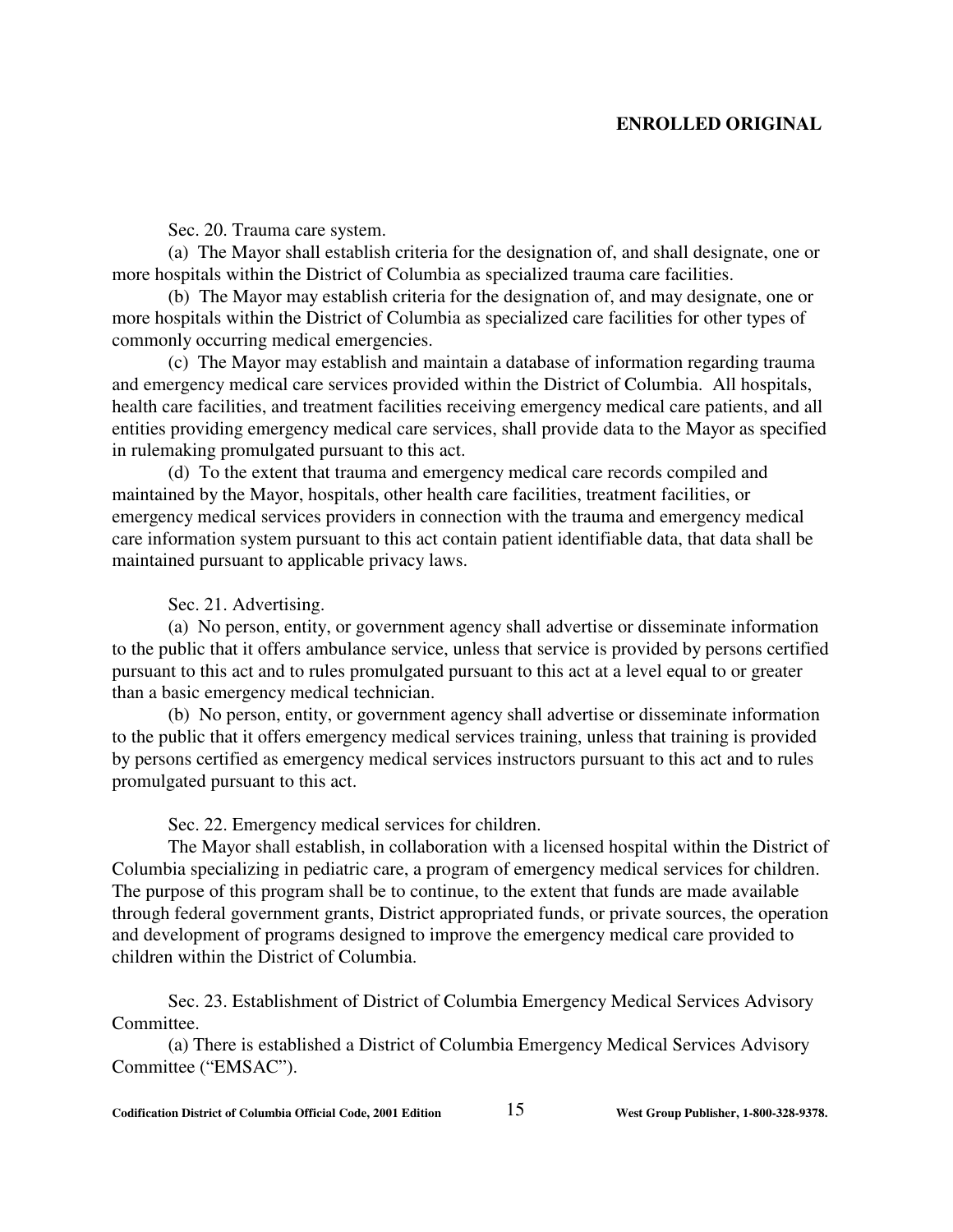(b) EMSAC shall advise the Mayor, the Chief and the Medical Director of the Fire and Emergency Medical Services Department, the Director of the Department of Health, the Director of the Department of Mental Health, and the Director of the Homeland Security Emergency Management Agency regarding issues related to emergency medical services in the District of Columbia.

(c) EMSAC shall perform the following functions:

(1) Advise on the best practices in emergency medical services across the United States to assist in establishing performance goals for emergency medical services in the District;

(2) Recommend standards, or revisions to existing standards, to be applied to the delivery of emergency medical services in accordance with the appropriate District, federal, and Washington regional statutes, rules, regulations, and inter-jurisdictional agreements;

(3) Advise on the development of a program of public information and education with respect to emergency medical services;

(4) Advise on the development of an emergency medical data collection system for the District, and on the categorization of emergency facilities and services;

(5) Advise on the coordination of District emergency medical services with those emergency medical service activities and projects coordinated through the Metropolitan Washington Council of Governments;

(6) Provide biennial comments on the operations of emergency medical services in the District; and

(7) Undertake other duties as assigned by the Mayor, or his or her designee.

(d) EMSAC shall be comprised of 17 members, 11 of whom shall be voting members appointed by the Mayor, and shall include:

(1) Voting members:

(A) Two representatives of hospitals, including trauma centers, located in

the District;

(B) One representative of a professional medical organization concerned with emergency medical services;

(C) One representative of a professional health organization, or institution, concerned with emergency health services;

(D) One representative of labor organizations representing emergency medical services personnel;

(E) One representative concerned with pediatric trauma care;

(E) One representative of a commercial ambulance service; and

(F) Four community representatives, including at least one person representing each of the following:

(i) Seniors or elders;

(ii) Persons with disabilities;

(iii) The Latino community; and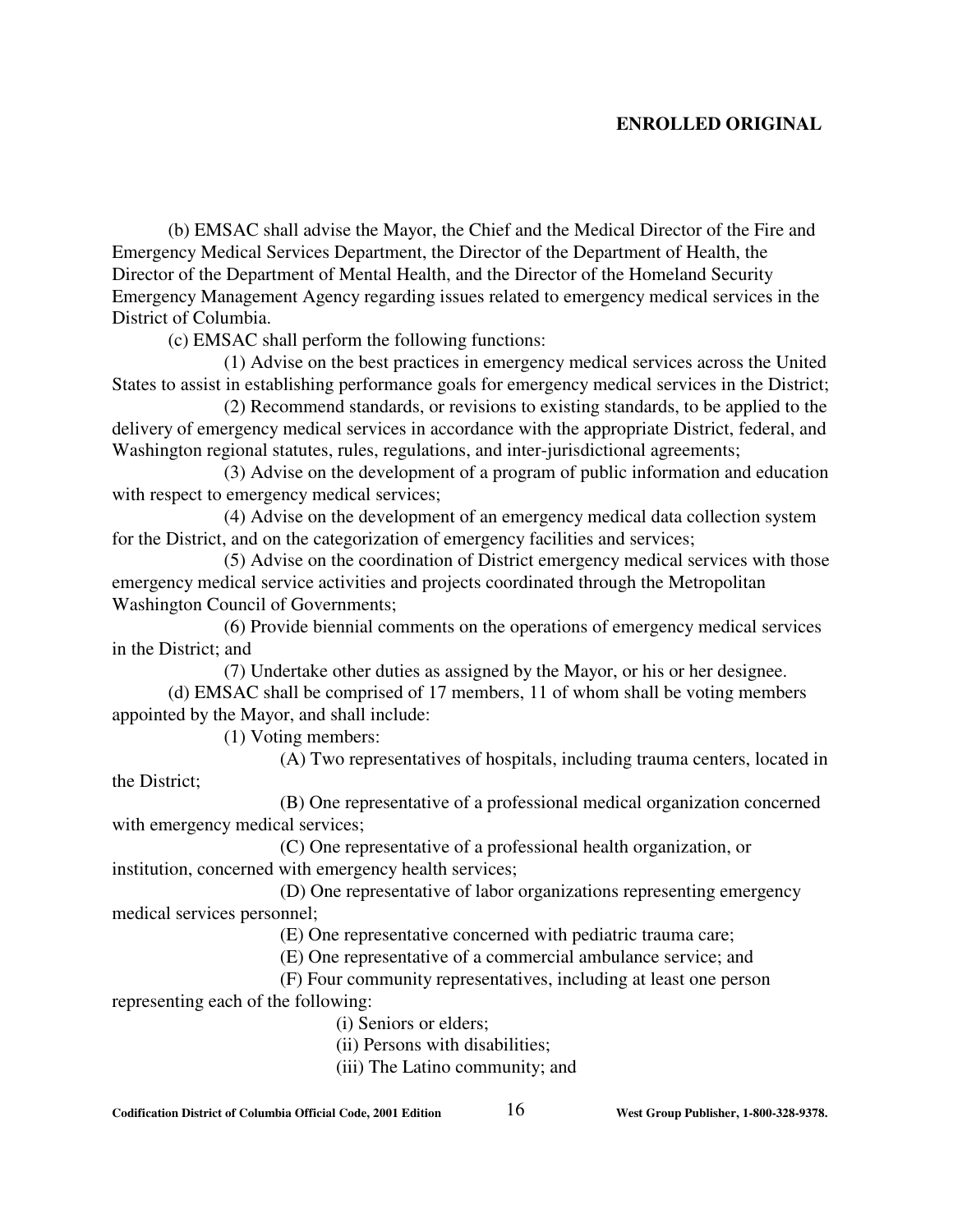(iv) The Gay, Lesbian, Bisexual, and Transgendered community. (2) The 6 non-voting, *ex officio* members shall be:

(A) The Director of the Department of Health, or his or her designee;

(B) The Director of the Fire and Emergency Medical Services

Department, or his or her designee;

(C) The Director of the Department of Mental Health, or his or her

designee;

(D) The Director of the Homeland Security and Emergency Management Agency, or his or her designee;

(E) The Director of the Department of Human Services, or his or her

designee; and

(F) The Mayor's Policy Advisor on Health and Human Services. (3) Members of EMSAC shall serve without compensation.

Sec. 24. Rulemaking.

(a) The Mayor, pursuant to Title 1 of the District of Columbia Administrative Procedure Act, approved October 21, 1968 (82 Stat. 1204; D.C. Official Code § 2-501 *et seq.*), shall issue rules to implement the provisions of this act, including:

(1) Minimum standards of operation of an emergency medical services agency, including:

(A) Medical director and staff qualifications and responsibilities;

(B) Premises and equipment standards;

- (C) Hours and scope of operation;
- (D) Safety and health standards; and
- (E) Record keeping and reporting requirements;

(2) Minimum standards of operation of an emergency medical response vehicle,

including:

- (A) Operator and attendant qualifications;
- (B) Vehicle, equipment, and supplies requirements;
- (C) Safety and health standards; and
- (D) Record keeping and reporting requirements;

(3) Minimum standards of qualification and performance for emergency medical services personnel at each classification level, including:

- (A) Permissible scope of practice and practice settings;
- (B) Education and training;
- (C) Competency evaluations;
- (D) Health requirements;
- (E) Character standards; and
- (F) Recertification requirements;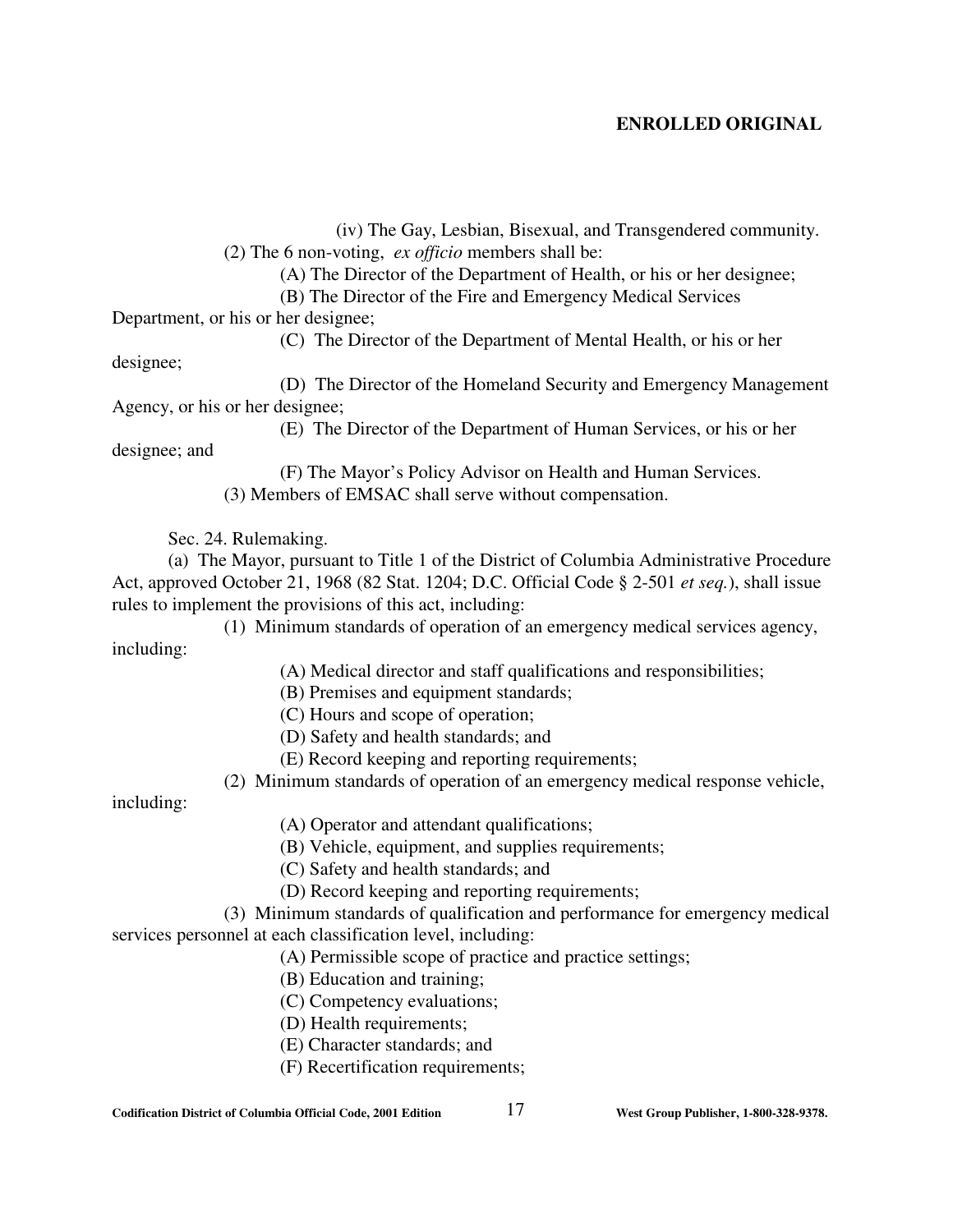(4) Minimum standards of qualification and performance for emergency medical services instructors, including:

(A) Education and training;

(B) Competency evaluations; and

(C) Recertification requirements;

(5) Minimum standards of operation of an emergency medical services training facility, including:

(A) Premises and equipment standards;

(B) Director and instructor qualifications and responsibilities;

(C) Curricula and course contents;

(D) Competency evaluations; and

(E) Record keeping and reporting requirements;

(6) Licensure and certification application, issuance, and renewal procedures;

(7) Grounds and procedures for denial, non-renewal, suspension, and revocation of a license or certification;

 (8) Standards and requirements for the operation of a 24-hour emergency response vehicle service;

(9) Minimum standards and criteria for the designation of specialized trauma care facilities, and for the designation of other specialized emergency medical care facilities as considered warranted by the Mayor;

(10) Standards and criteria for emergency medical care data collection;

(11) Encouraging health-care facilities, including long-term care and assisted living facilities, to provide or procure inter-facility transport services independent of the 911 emergency system for their non-emergent needs; provided, that this does not limit the authority of the Medical Director of the Fire and Emergency Medical Services Department pursuant to An Act To classify the officers and members of the fire department of the District of Columbia, and for other purposes, approved June 20, 1906 (34 Stat. 314; D.C. Official Code § 5-401 *et seq.*); and

(12) The establishment of a fee schedule to recover the costs of regulating emergency medical services agencies, emergency medical response vehicles, emergency medical services personnel, and emergency medical services training facilities and instructors pursuant to this act.

(b) The proposed rules shall be submitted to the Council for a 45-day period of review, excluding Saturdays, Sundays, legal holidays, and days of Council recess. If the Council does not approve or disapprove the proposed rules, in whole or in part, by resolution within this 45 day review period, the proposed rules shall be deemed approved.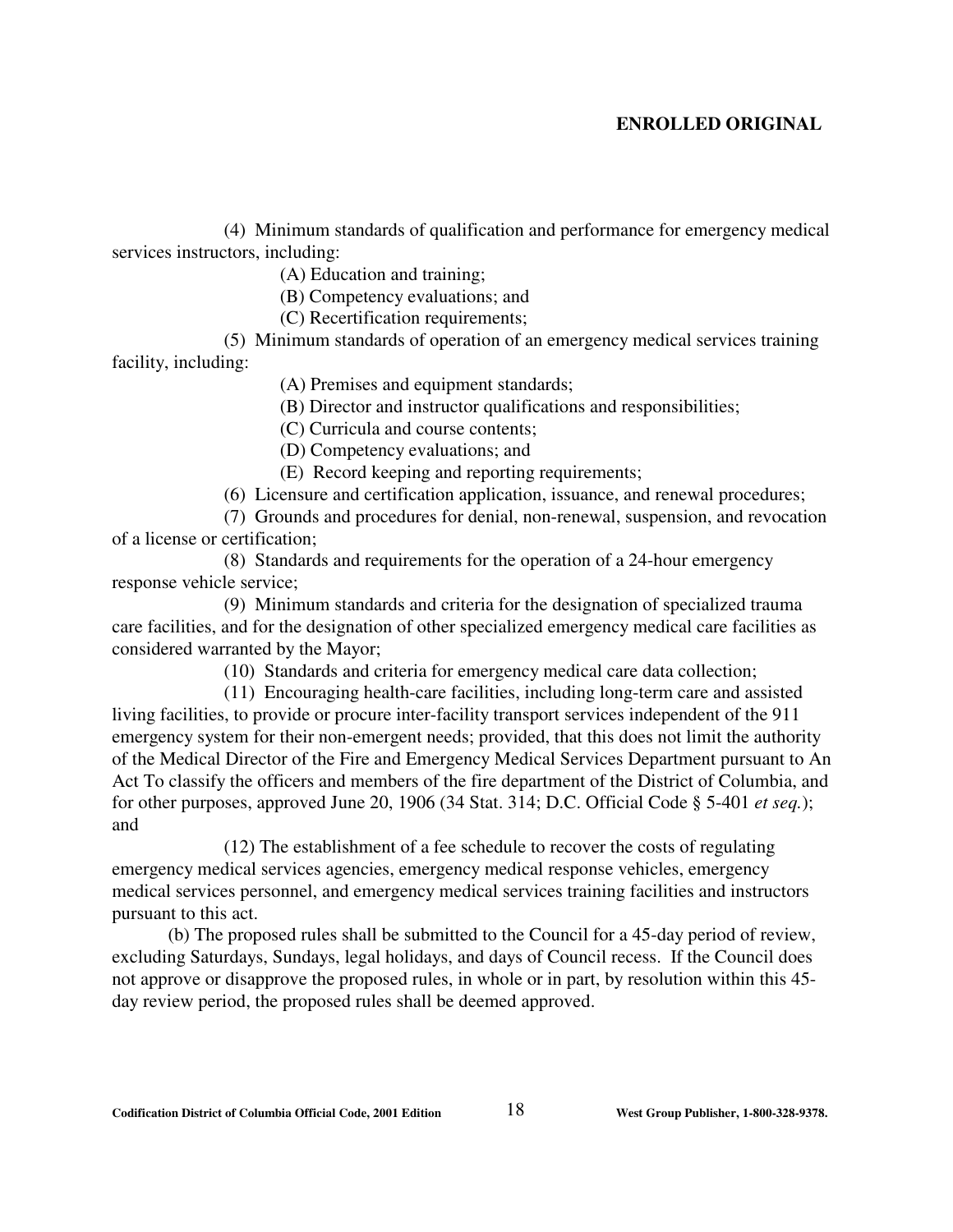Sec. 25. Criminal and civil penalties.

(a) Any person or entity who violates any provision of this act shall, upon conviction, be subject to imprisonment not to exceed 180 days, a fine not to exceed \$1,000, or both. Each unlawful act shall constitute a separate violation.

(b) Any person or entity who has been previously convicted pursuant to this act shall, upon conviction for a subsequent violation, be subject to imprisonment not to exceed one year, a fine not to exceed \$5,000, or both.

(c) Civil fines and penalties may be imposed as alternative sanctions for any violations of the provisions of this act or of rules promulgated under the authority of this act, pursuant to the Department of Consumer and Regulatory Affairs Civil Infractions Act of 1985, effective October 5, 1985 (D.C. Law 6-42; D.C. Official Code § 2-1801.01 *et seq*.). The adjudication of any infraction shall be conducted by the Office of Administrative Hearings, pursuant to the Office of Administrative Hearings Establishment Act of 2001, effective March 6, 2002 (D.C. Law 14-76; D.C. Official Code § 2-1831.01 *et seq.*), and to the Department of Consumer and Regulatory Affairs Civil Infractions Act of 1985, effective October 5, 1985 (D.C. Law 6-42; D.C. Official Code § 2-1801.01 *et seq*.), and to rules promulgated pursuant to those acts.

Sec. 26. Prosecutions.

(a) Criminal prosecutions for violations of this act shall be brought by the Attorney General for the District of Columbia in the name of the District of Columbia.

(b) In any prosecution initiated pursuant to this act, a person or entity claiming an exemption from a licensing or certification requirement of this act shall have the burden of proving entitlement to the exemption.

Sec. 27. Injunctions.

(a) The Attorney General for the District of Columbia may bring an action in the Superior Court of the District of Columbia, in the name of the District of Columbia, to enjoin any violation of this act.

(b) The remedy established by this section shall be in addition to criminal sanctions, civil sanctions, and disciplinary action initiated by the Mayor.

(c) In any proceeding brought pursuant to this section, it shall not be necessary to prove that any person has been injured by the violation alleged.

Sec. 28. Repeal of existing regulations.

(a) To the extent not explicitly superseded by the provisions of this act, the Ambulance and Medical Personnel Regulation (29 DCMR § 500 *et seq*.) shall remain in effect until superseded by rules promulgated by the Mayor pursuant to the authority of this act. Upon the effective date of rules promulgated pursuant to this act, each superseded portion of the Ambulance and Medical Personnel Regulation shall be deemed repealed.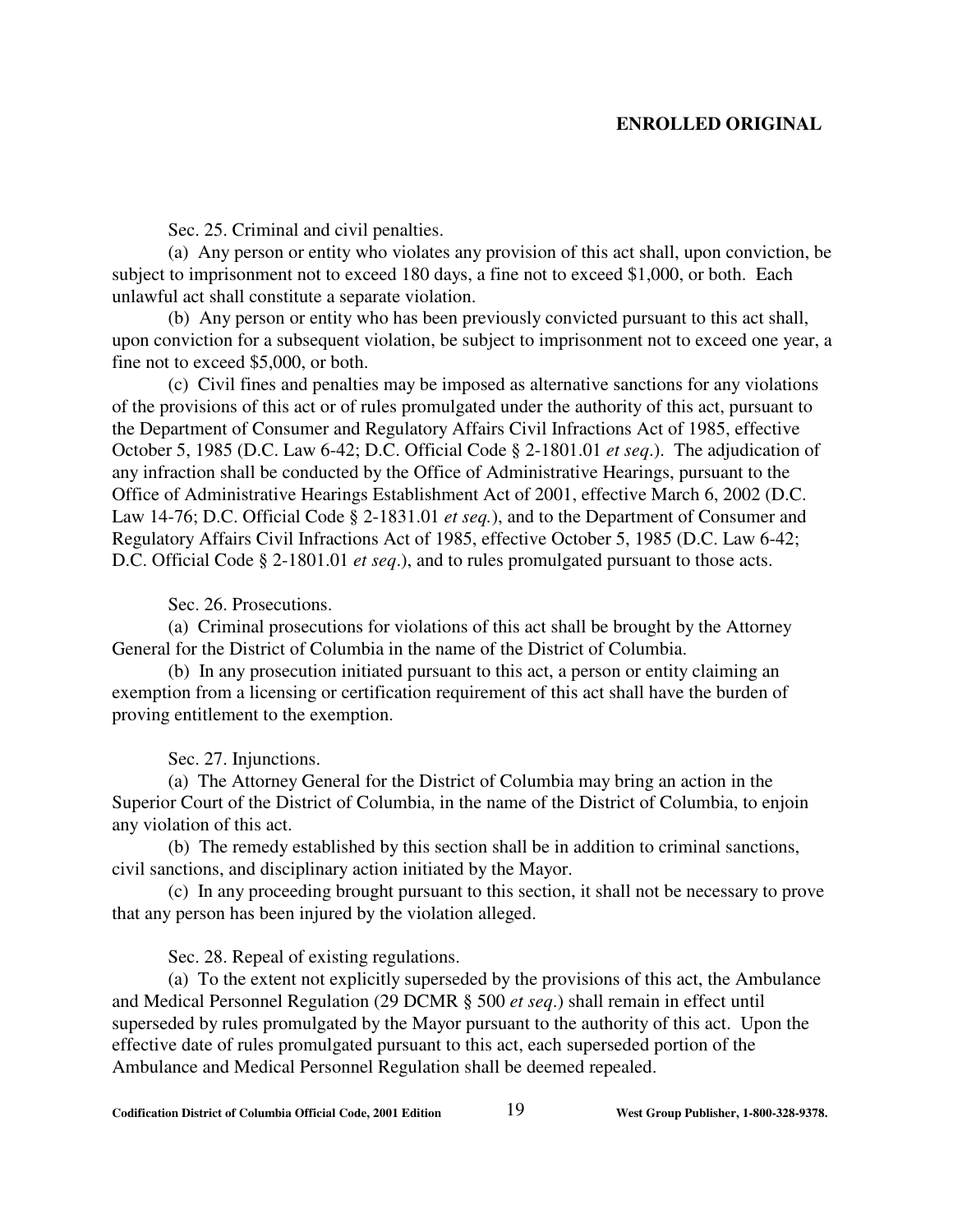(b) The Adult Trauma Care rules (22 DCMR § 2700 *et seq*.) and the Pediatric Trauma care rules (22 DCMR § 2800 *et seq*.) shall remain in effect until superseded by new trauma care rules promulgated pursuant to this act.

Sec. 29. Pending actions and proceedings; existing orders.

(a) No judicial or administrative proceeding commenced by or against any emergency medical services agency, emergency medical response vehicle owner or operator, emergency medical services training facility or instructor, emergency medical technician, or paramedic shall abate by reason of the taking effect of this act. Each such action or proceeding shall be continued with substitution as to parties and government agencies as appropriate.

(b) All decisions issued pursuant to the Ambulance and Medical Personnel Regulation (29 DCMR § 500 *et seq*.) shall continue in effect until modified, rescinded, or superseded by regulations issued pursuant to this act.

Sec. 30. Applicability.

This act shall apply 90 days after the effective date of this act.

Sec. 31. Fiscal impact statement.

The Council adopts the October 21, 2008 fiscal impact statement of the Chief Financial Officer in the committee report as the fiscal impact statement required by section  $602(c)(3)$  of the District of Columbia Home Rule Act, approved December 24, 1973 (87 Stat. 813; D.C. Official Code § 1-206.02(c)(3)).

Sec. 32. Effective date.

This act shall take effect following approval by the Mayor (or in the event of veto by the Mayor, action by the Council to override the veto), a 30-day period of Congressional review as provided in section 602(c)(1) of the District of Columbia Home Rule Act, approved December